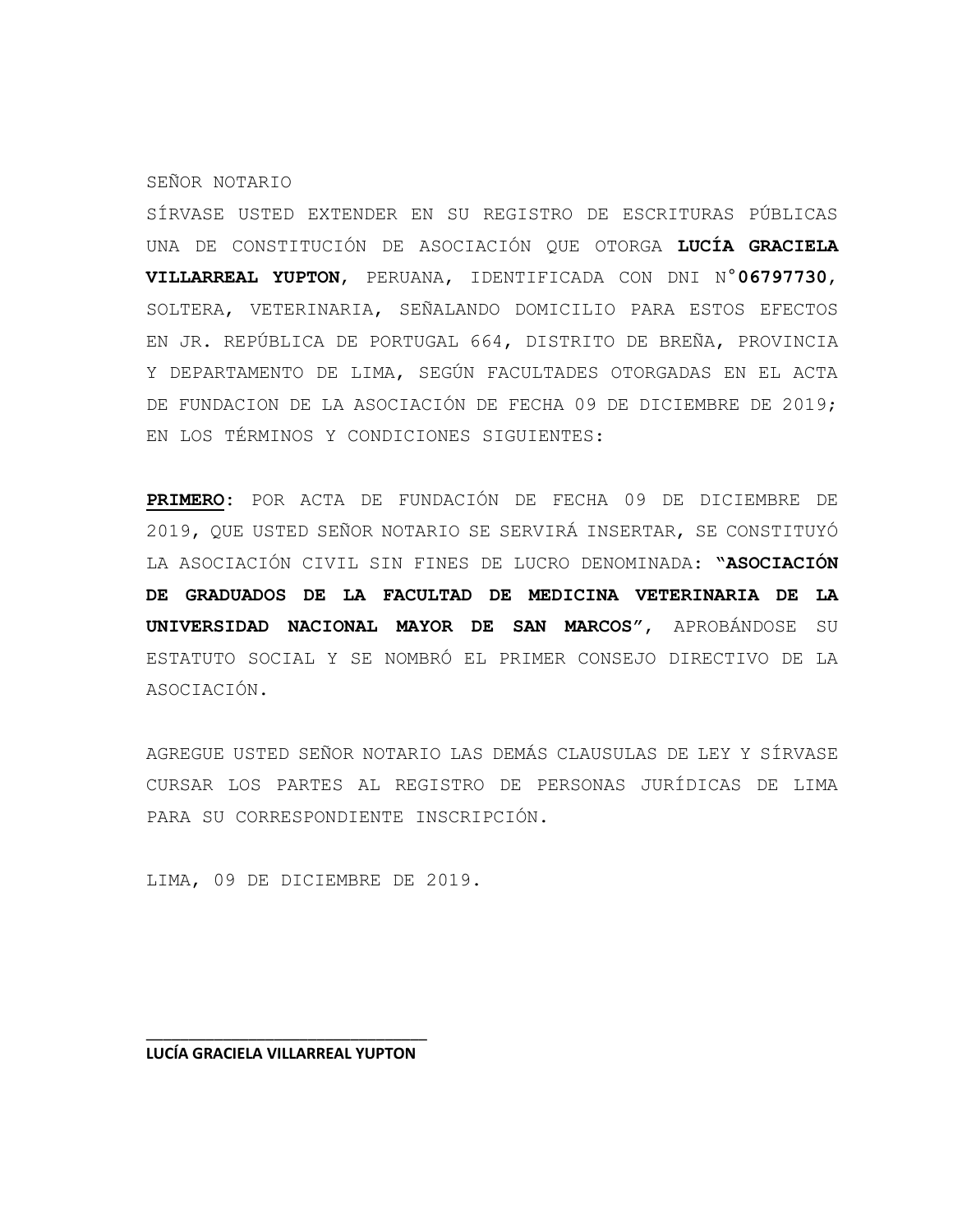# **ACTA DE FUNDACIÓN**

EN LA CIUDAD DE LIMA A LAS 08:00 AM. HORAS DEL DIA 09 DE DICIEMBRE DE 2019, EN EL LOCAL UBICADO EN AV. CIRCUNVALACIÓN CUADRA 28, OFICINA DE CALIDAD DE LA FACULTAD DE MEDICINA VETERINARIA DE LA UNIVERSIDAD NACIONAL MAYOR DE SAN MARCOS, DISTRITO DE SAN BORJA, PROVINCIA Y DEPARTAMENTO DE LIMA, SE REUNIERON LAS PERSONAS QUE FIRMAN LA PRESENTE ACTA, CON EL OBJETIVO DE ASOCIARSE Y CONSTITUIR UNA ASOCIACIÓN CIVIL SIN FINES DE LUCRO.

SE DESEMPEÑÓ COMO PRESIDENTE LUCÍA GRACIELA VILLARREAL YUPTON, Y COMO SECRETARIA LILIAN GIOVANNA SANCHEZ ROSALES, ESPECIALMENTE DESIGNADAS PARA DESEMPEÑAR TALES CARGOS EN LA PRESENTE SESIÓN DE CONSTITUCIÓN.

EL PRESIDENTE DECLARÓ INSTALADA LA SESIÓN, PASANDO A TRATAR LOS ASUNTOS MATERIA DE AGENDA.

## **AGENDA**

1.- CONSTITUCIÓN DE ASOCIACIÓN.

2.- NOMBRAMIENTO DEL CONSEJO DIRECTIVO.

EL PRESIDENTE TOMÓ EL USO DE LA PALABRA PARA INDICAR QUE, EN ATENCIÓN A QUE LAS PERSONAS PRESENTES MANIFESTARON SU INTERÉS EN ASOCIARSE PARA REALIZAR ACTIVIDADES CONJUNTAS EN BENEFICIO DE LA COMUNIDAD, ERA PERTINENTE FORMALIZAR LA CONSTITUCIÓN DE UNA ASOCIACION CIVIL SIN FINES DE LUCRO.

LOS ASOCIADOS, LUEGO DE EXPONER SUS IDEAS, ACORDARON POR UNANIMIDAD CONSTITUIR LA ASOCIACIÓN CIVIL SIN FINES DE LUCRO, DENOMINADA: **"ASOCIACIÓN DE GRADUADOS DE LA FACULTAD DE MEDICINA VETERINARIA DE LA UNIVERSIDAD NACIONAL MAYOR DE SAN MARCOS"**  (PUDIENDO UTILIZAR LA DENOMINACIÓN ABREVIADA "**ADGVET**")

LA ASOCIACIÓN SE REGIRÁ POR EL SIGUIENTE ESTATUTO Y EN TODO LO NO PREVISTO EN ÉL, SE ESTARÁ A LO DISPUESTO POR LA CONSTITUCIÓN POLITICA DEL PERÚ, EL CÓDIGO CIVIL PERUANO, LA LEY UNIVERSITARIA VIGENTE Y EL ESTATUTO VIGENTE DE LA UNMSM:

## **E S T A T U T O S**

**CAPÍTULO 1**

## **DENOMINACIÓN DE LA ASOCIACIÓN**

**ART. 1.-** LA DENOMINACIÓN DE LA ASOCIACIÓN ES **"ASOCIACIÓN DE GRADUADOS DE LA FACULTAD**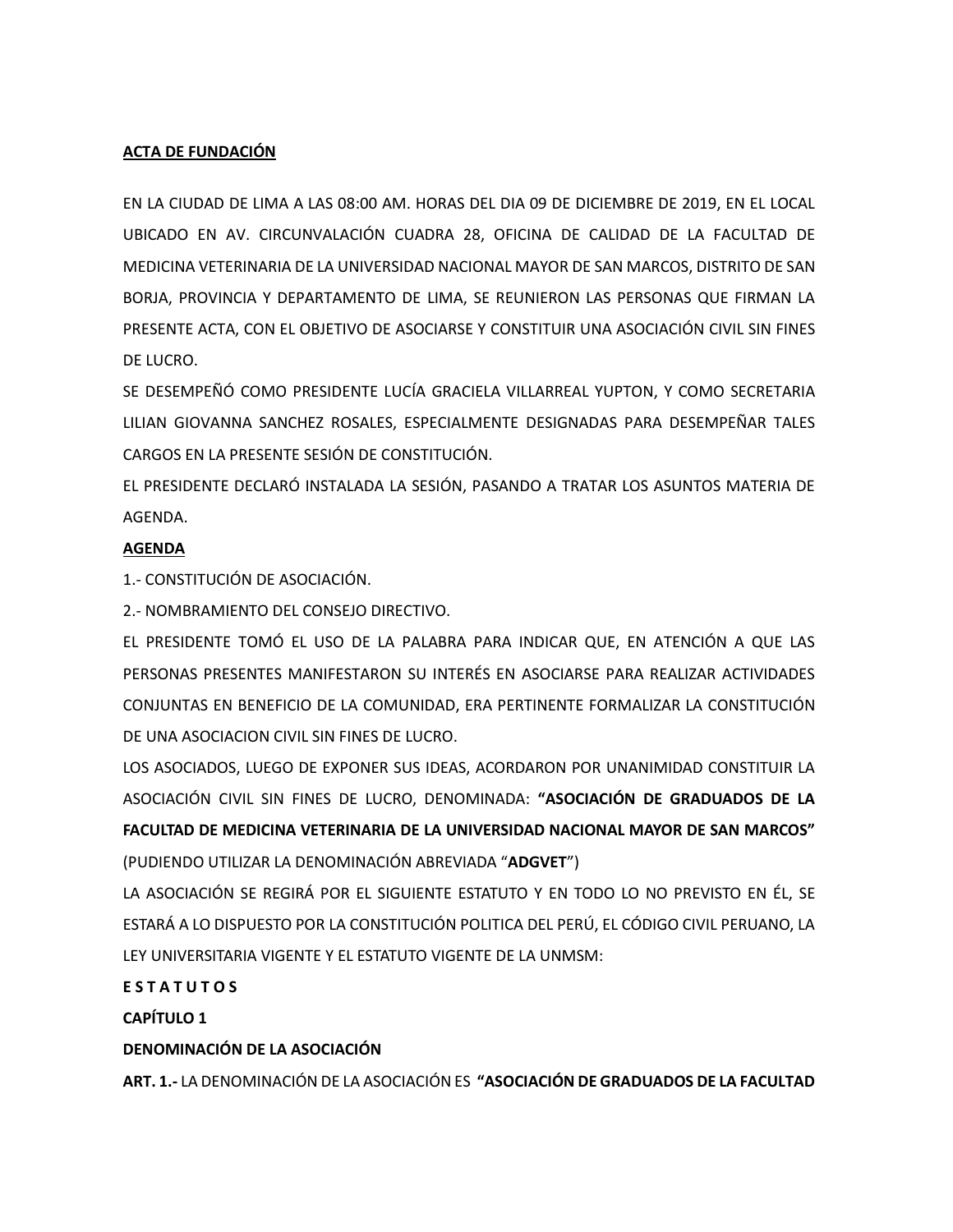**DE MEDICINA VETERINARIA DE LA UNIVERSIDAD NACIONAL MAYOR DE SAN MARCOS"**, PUDIENDO UTILIZAR LA DENOMINACIÓN ABREVIADA "**ADGVET**", TENIENDO UNA DURACIÓN INDEFINIDA, INICIANDO SUS ACTIVIDADES EN LA FECHA DE SUSCRIPCIÓN DEL ACTA DE FUNDACIÓN Y CONSTITUIDA CON EL PROPÓSITO DE REUNIR A QUIENES, EN LA FACULTAD DE MEDICINA VETERINARIA DE LA UNIVERSIDAD NACIONAL MAYOR DE SAN MARCOS (EN ADELANTE LA **FMV-UNMSM**), HAN OBTENIDO UN GRADO ACADÉMICO O UN TÍTULO PROFESIONAL.

## **CAPÍTULO 2**

## **DOMICILIO**

**ART. 2.-** EL DOMICILIO DE LA ASOCIACIÓN SERÁ EN EL DISTRITO DE SAN BORJA, PROVINCIA Y DEPARTAMENTO DE LIMA. NO OBSTANTE, TAMBIÉN PUEDE DESARROLLAR ACTIVIDADES QUE COADYUVEN AL CUMPLIMIENTO DE SUS FINES EN OTROS LUGARES DEL TERRITORIO NACIONAL, ASÍ COMO EN EL EXTRANJERO.

## **CAPÍTULO 3**

## **FINES DE LA ASOCIACIÓN**

**ART. 3.-** LA ASOCIACIÓN TIENE COMO OBJETIVO FOMENTAR EL BIENESTAR Y LA INTEGRACIÓN DE LOS GRADUADOS DE LA FMV – UNMSM Y SUS PRINCIPALES FINES SON:

A. ESTRECHAR LOS VÍNCULOS DE CONFRATERNIDAD ENTRE LOS GRADUADOS DE LA FMV-UNMSM;

B. FOMENTAR UNA RELACIÓN PERMANENTE ENTRE SUS ASOCIADOS Y LA FMV-UNMSM;

C. DIFUNDIR POLÍTICAS TENDIENTES A ENALTECER LOS IDEALES DE LA FMV-UNMSM;

D. CONTRIBUIR AL DESARROLLO DE LA FMV-UNMSM, EN RECONOCIMIENTO DEL ESFUERZO EDUCATIVO Y CULTURAL LLEVADO A CABO POR LA INSTITUCIÓN;

E. PROMOVER Y ORGANIZAR ACTIVIDADES CIENTÍFICAS, CULTURALES, PROFESIONALES Y SOCIALES, EN BENEFICIO DE SUS ASOCIADOS Y DE LOS MIEMBROS DE LA COMUNIDAD UNIVERSITARIA;

F. PROMOVER LA ADHESIÓN DE SUS ASOCIADOS A LA LABOR QUE DESARROLLA LA FMV-UNMSM;

G. PROMOVER EL OFRECIMIENTO DE SERVICIOS ACADÉMICOS DESTINADOS AL CRECIMIENTO PROFESIONAL Y PERSONAL DE SUS ASOCIADOS;

H. ACREDITAR REPRESENTANTES DE LOS GRADUADOS ANTE LOS ORGANISMOS DE GOBIERNO DE LA FMV-UNMSM EN LA FORMA ESTABLECIDA POR LA LEY UNIVERSITARIA Y POR EL ESTATUTO DE LA UNIVERSIDAD;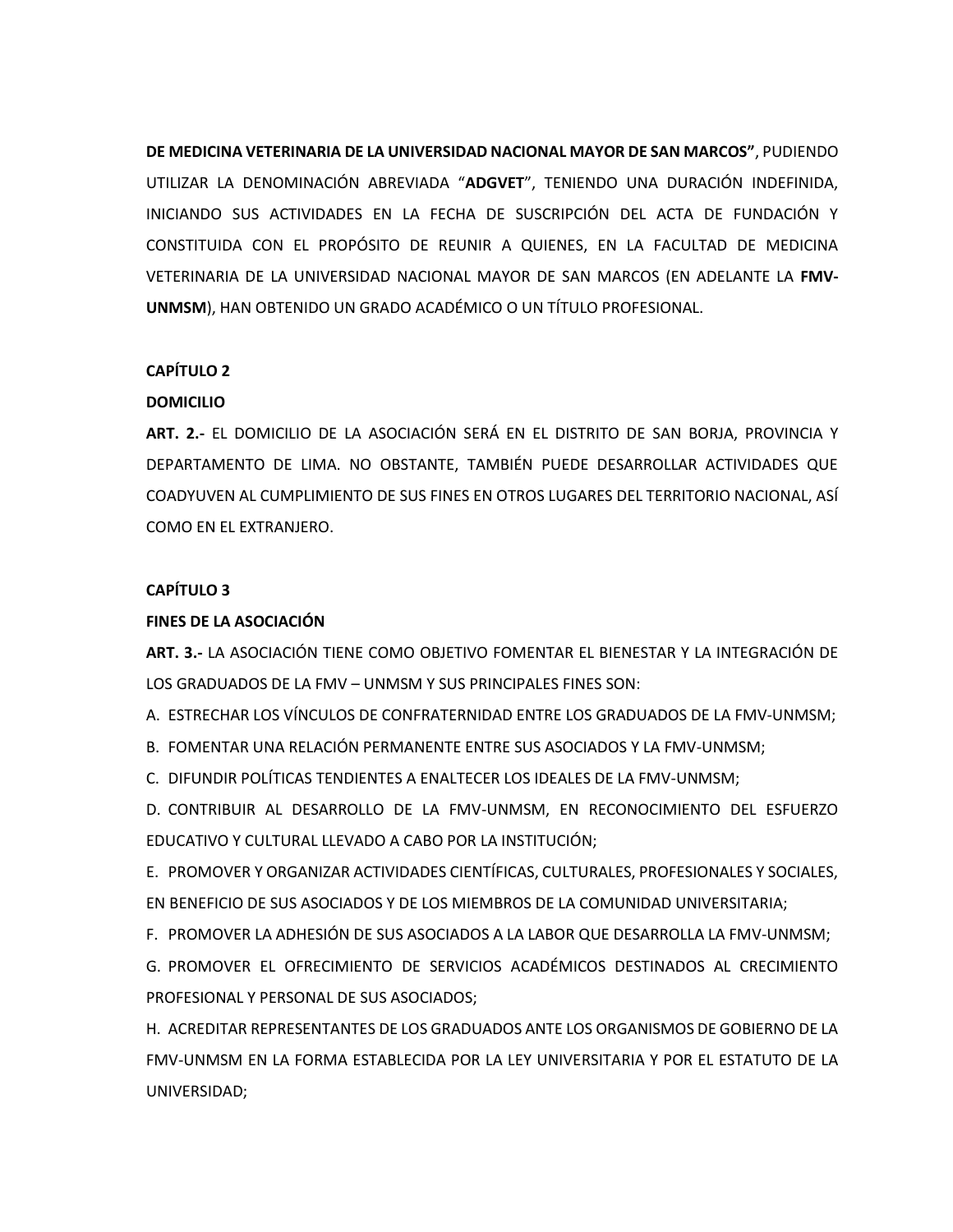I. IMPULSAR LA PARTICIPACIÓN DE SUS ASOCIADOS EN PROGRAMAS DE FORMACIÓN ACADÉMICA ORGANIZADOS POR LA ADGVET O LA FMV-UNMSM;

J. CONTRIBUIR CON LA BÚSQUEDA DE FONDOS Y APOYO A LA FMV-UNMSM;

K. APOYAR ECONÓMICAMENTE, EN LA MEDIDA DE SUS POSIBILIDADES, LOS ESTUDIOS DE ALUMNOS DESTACADOS DE ESCASOS RECURSOS ECONÓMICOS DE LA FMV-UNMSM;

L. IMPULSAR LA SUSCRIPCIÓN DE CONVENIOS EN BASE A PROGRAMAS QUE IDENTIFIQUEN NECESIDADES CONCRETAS, EN BENEFICIO DE SUS ASOCIADOS;

M. PARTICIPAR ACTIVAMENTE CON LA FMV-UNMSM BRINDANDO INFORMACIÓN PARA REALIZAR EL SEGUIMIENTO, MONITOREO Y EVALUACIÓN DEL DESEMPEÑO DE LOS EGRESADOS REGISTRADOS EN LA ADGVET; Y,

N. TODOS AQUELLOS QUE DE UNA U OTRA FORMA SE ENCUENTREN RELACIONADOS CON LOS ANTERIORMENTE MENCIONADOS.

PARA CUMPLIR CON SUS FINES, LA ASOCIACIÓN EJERCERÁ TODOS LOS MEDIOS LÍCITOS QUE CONSIDERE NECESARIOS Y/O CONVENIENTES Y PODRÁ REALIZAR TODA CLASE DE CONTRATOS, ACTIVIDADES Y OPERACIONES CON CUALQUIER PERSONA NATURAL O JURÍDICA, NACIONAL O EXTRANJERA.

## **CAPÍTULO 4**

#### **CONDICIONES DE ADMISIÓN**

**ART. 4.-** LOS ASOCIADOS SE DIVIDEN EN:

- **ASOCIADOS TITULARES.** SON ASOCIADOS TITULARES QUIENES HAN OBTENIDO EN LA FMV-UNMSM UN GRADO ACADÉMICO O UN TÍTULO PROFESIONAL, Y SOLICITAN Y OBTIENEN SU INCORPORACIÓN A LA ADGVET. LOS ASOCIADOS TITULARES HÁBILES, ES DECIR, AQUELLOS ASOCIADOS TITULARES QUE SE ENCUENTREN AL DÍA EN EL PAGO DE SUS COTIZACIONES SOCIALES, TIENEN EL DERECHO A ELEGIR Y SER ELEGIDOS PARA LOS CARGOS PREVISTOS EN EL PRESENTE ESTATUTO. EN LAS ASAMBLEAS GENERALES TIENEN DERECHO A VOZ Y VOTO.
- **ASOCIADOS ADHERENTES.** SON ASOCIADOS ADHERENTES QUIENES HAN REALIZADO ESTUDIOS UNIVERSITARIOS COMPLETOS CONDUCENTES A LA OBTENCIÓN DE UN GRADO ACADÉMICO O TÍTULO PROFESIONAL EN LA FMV-UNMSM, Y SOLICITAN Y OBTIENEN SU INCORPORACIÓN A LA ADGVET. SU INCORPORACIÓN A LA ADGVET DEBE SER APROBADA POR LA JUNTA CALIFICADORA DE ASOCIADOS EN FORMA UNÁNIME, EN APLICACIÓN DE LAS NORMAS REGLAMENTARIAS VIGENTES. EN LAS ASAMBLEAS GENERALES TIENEN DERECHO A VOZ, PERO NO A VOTO. LA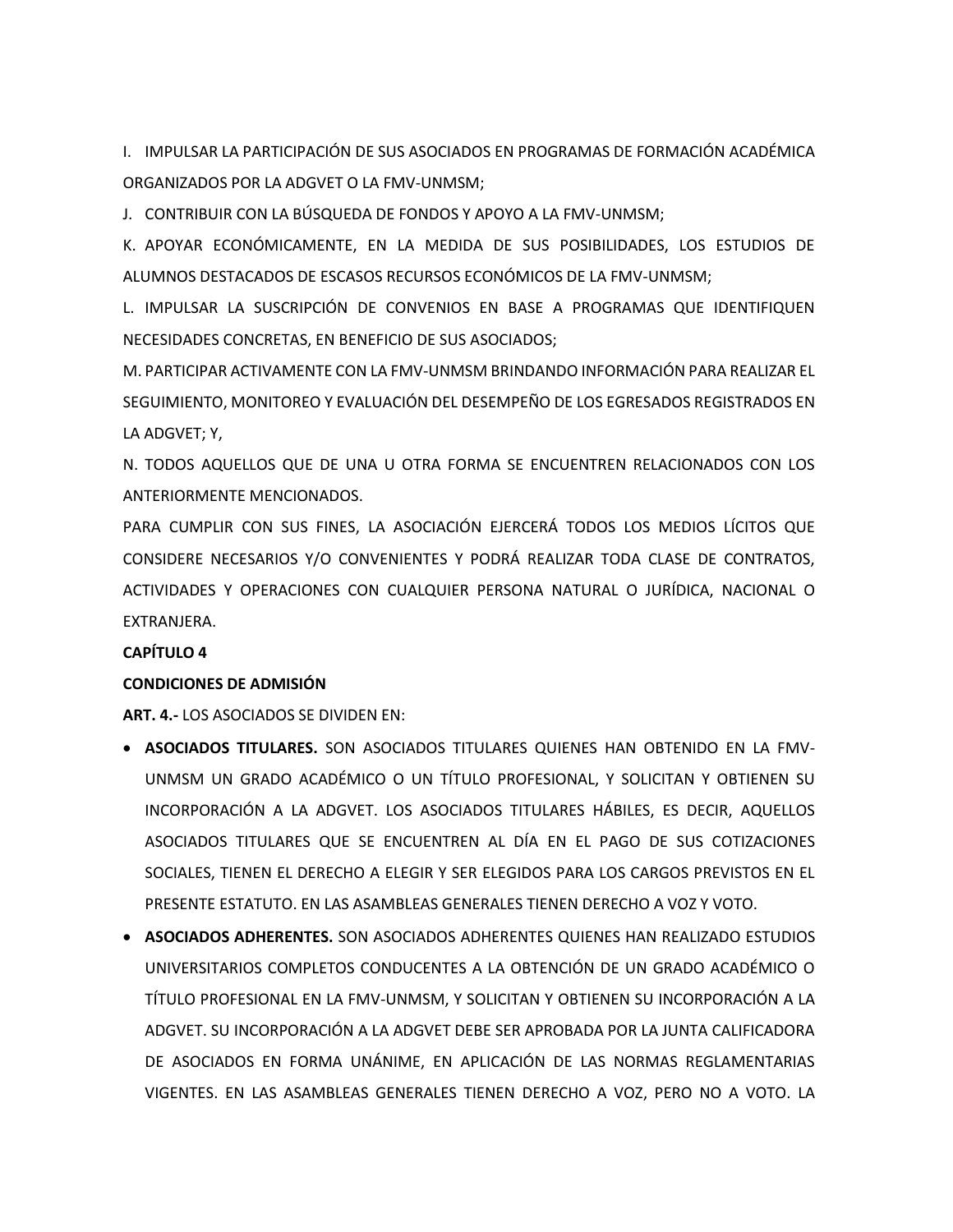CALIDAD DE ASOCIADO ES INHERENTE A LA PERSONA Y COMO TAL INTRANSMISIBLE, NO PUDIENDO, POR LO TANTO, LOS DERECHOS DE LOS ASOCIADOS SER OBJETO DE NINGUNA CESIÓN O TRANSMISIÓN ALGUNA.

LOS ASOCIADOS TAMBIÉN PUEDEN SER:

- **ASOCIADOS VITALICIOS.** SON ASOCIADOS VITALICIOS AQUELLOS ASOCIADOS TITULARES QUE HAYAN CUMPLIDO 60 AÑOS DE EDAD Y HAYAN PERTENECIDO A LA ADGVET POR MÁS DE 20 AÑOS EN CONDICIÓN DE MIEMBROS HÁBILES; Y,
- **ASOCIADOS HONORARIOS.** SON ASOCIADOS HONORARIOS AQUELLOS ASOCIADOS TITULARES Y ADHERENTES O MIEMBROS DE LA COMUNIDAD DE LA FMV-UNMSM QUE, POR HABER PRESTADO SERVICIOS IMPORTANTES A LA ADGVET O A LA FMV-UNMSM, SON DESIGNADOS COMO TALES POR ACUERDO UNÁNIME ADOPTADO POR EL CONSEJO DIRECTIVO A PROPUESTA DEL PRESIDENTE DEL CONSEJO DIRECTIVO.

LOS ASOCIADOS VITALICIOS, HONORARIOS Y FUNDADORES ESTARÁN EXONERADOS DEL PAGO DE CUALQUIER COTIZACIÓN SOCIAL QUE SE ESTABLEZCA.

PARA SER MIEMBRO DE LA ASOCIACIÓN SE REQUIERE:

a) SER MAYOR DE 18 AÑOS.

b) NO TENER ANTECEDENTES PENALES NI POLICIALES.

c) PAGAR LA CUOTA DE ADMISIÓN ACORDADA POR EL CONSEJO DIRECTIVO.

d) SER PRESENTADO POR AL MENOS UN (01) ASOCIADO O SOLICITAR POR ESCRITO SU AFILIACIÓN AL CONSEJO DIRECTIVO.

e) HABER OBTENIDO EN LA FMV-UNMSM UN GRADO ACADÉMICO O UN TÍTULO PROFESIONAL O HABER REALIZADO EN ELLA (FMV-UNMSM) ESTUDIOS UNIVERSITARIOS COMPLETOS CONDUCENTES A LA OBTENCIÓN DE UN GRADO ACADÉMICO O TÍTULO PROFESIONAL.

# **CAPÍTULO 5**

# **DEBERES Y DERECHOS DE LOS ASOCIADOS**

**ART. 5.-** SON DEBERES DE LOS ASOCIADOS:

A) PARTICIPAR Y COLABORAR EFECTIVAMENTE EN LAS ACTIVIDADES DE LA ADGVET;

B) ASISTIR Y PARTICIPAR EN LAS ASAMBLEAS GENERALES Y EN LAS DEMÁS ACTIVIDADES QUE LA ADGVET CONVOQUE;

C) CUMPLIR CON LAS TAREAS QUE LES ENCOMIENDEN LOS ÓRGANOS DE GOBIERNO DE LA ADGVET; D) CUMPLIR CON LAS DISPOSICIONES ESTATUTARIAS Y REGLAMENTARIAS Y CON LOS ACUERDOS DE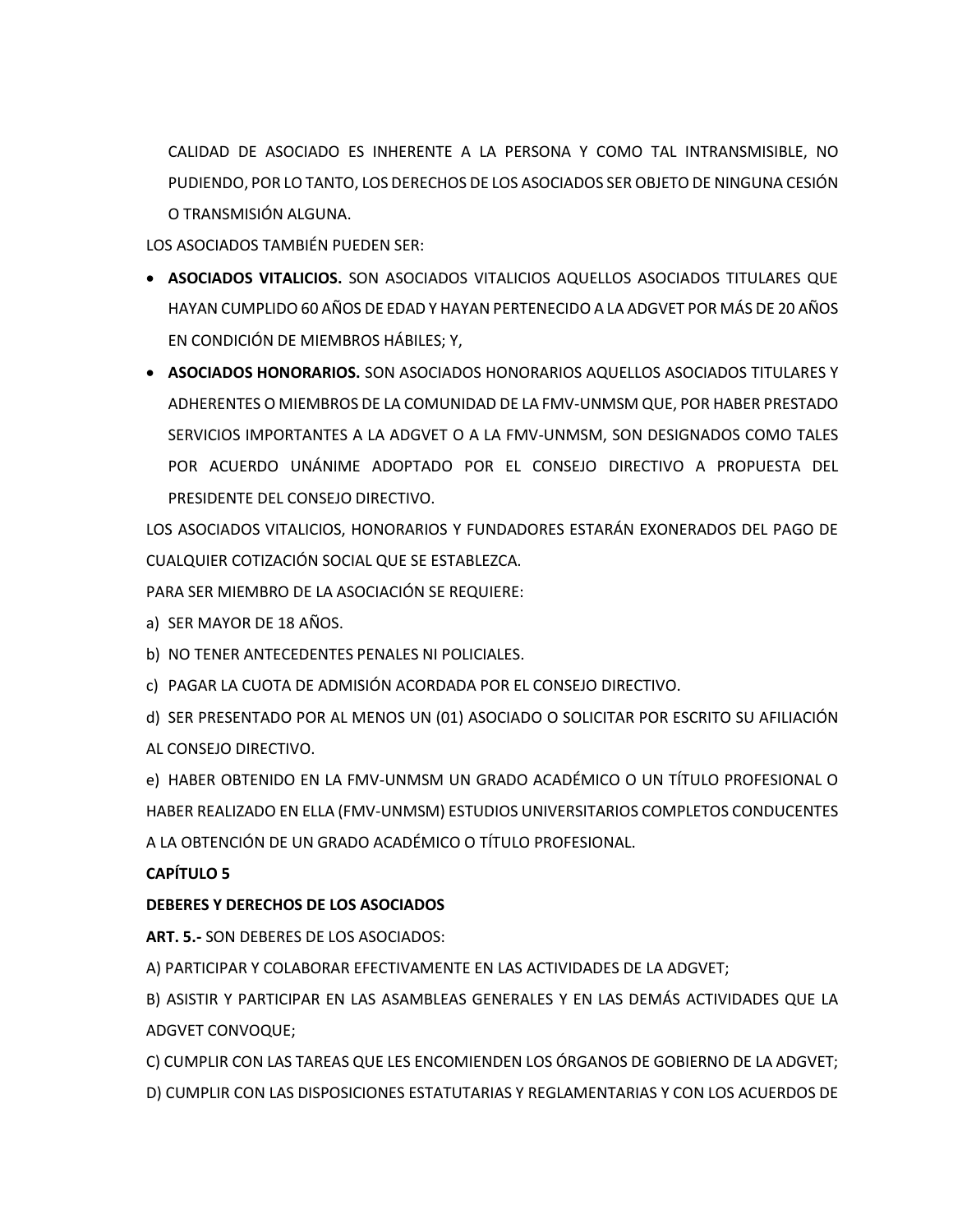LOS ÓRGANOS DE GOBIERNO DE LA ADGVET; Y,

E) CUMPLIR CON EL PAGO DE LAS COTIZACIONES SOCIALES.

**ART. 6.-** SON DERECHOS DE LOS ASOCIADOS:

A) PARTICIPAR EN LAS ACTIVIDADES DE LA ADGVET;

B) PARTICIPAR EN LAS ASAMBLEAS GENERALES;

C) TOMAR PARTE EN LAS DECISIONES DE LA ADGVET A TRAVÉS DE LOS DISTINTOS ORGANISMOS DE GOBIERNO EN LOS QUE PARTICIPE;

D) ELEGIR Y SER ELEGIDO EN LOS ÓRGANOS DE GOBIERNO DE LA ADGVET Y DE LA JUNTA CALIFICADORA DE ASOCIADOS Y EN LAS COMISIONES O GRUPOS DE TRABAJO QUE SE CONSTITUYAN DE ACUERDO CON LOS REGLAMENTOS RESPECTIVOS;

E) TENER ACCESO A LA INFORMACIÓN, DOCUMENTACIÓN Y DATOS DE LA ADGVET EN RELACIÓN CON SU OBJETO Y A LAS ACTIVIDADES QUE DESARROLLA;

F) PROPONER AL CONSEJO DIRECTIVO, POR INTERMEDIO DE SU PRESIDENTE, LAS MODIFICACIONES AL PRESENTE ESTATUTO QUE CONSIDERE CONVENIENTES;

G) PRESENTAR LOS PROYECTOS QUE ESTIME CONVENIENTES EN BENEFICIO DE LA ADGVET O DE SUS INTEGRANTES O DE LA FMV-UNMSM;

H) SOLICITAR LA CONVOCATORIA A ASAMBLEA GENERAL DE ACUERDO CON LO ESTABLECIDO EN EL PRESENTE ESTATUTO Y EN EL CÓDIGO CIVIL;

I) HACER USO DE LOS BENEFICIOS QUE OTORGAN LOS CONVENIOS SUSCRITOS POR LA ADGVET CON DIFERENTES INSTITUCIONES O EMPRESAS;

J) OBTENER EL CARNÉ DE ASOCIADO Y HACER USO DE ÉL DE ACUERDO CON LAS NORMAS VIGENTES;

K) SER ELEGIDO Y ELEGIR AL REPRESENTANTE DE LOS GRADUADOS EN ANTE EL CONSEJO DE FACULTAD DE LA FMV-UNMSM; Y,

I) LOS DEMÁS DERECHOS QUE DERIVEN DEL PRESENTE ESTATUTO.

**ART. 7.-** SE PIERDE LA CONDICIÓN DE ASOCIADO POR:

A) POR RENUNCIA ESCRITA PRESENTADA AL CONSEJO DIRECTIVO.

B) POR MUERTE O INCAPACIDAD MENTAL CALIFICADA.

C) POR EXCLUSIÓN SEGÚN LOS ESTATUTOS, SIEMPRE QUE LA FALTA SEA GRAVE Y DEBIDAMENTE COMPROBADA.

PODRAN SER EXCLUIDOS DE LA ASOCIACION LOS MIEMBROS QUE NO CUMPLAN CON LOS ENCARGOS CONFERIDOS Y LOS QUE ATENTEN CONTRA EL PATRIMONIO DE LA ASOCIACIÓN.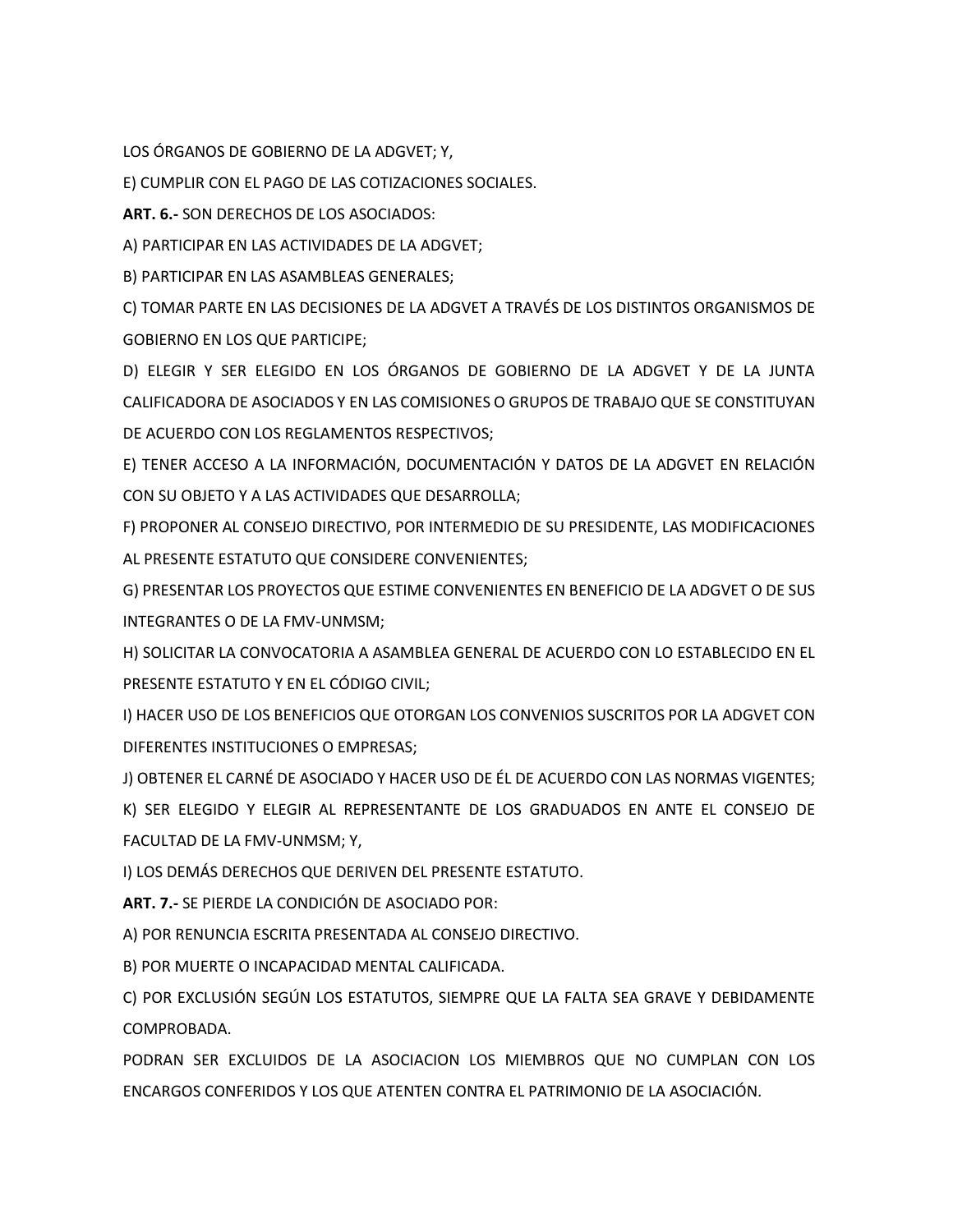E) TAMBIEN SERÁ CAUSAL DE EXCLUSIÓN DEL ASOCIADO AQUEL QUE CONTRAVIENE LAS DIRECTIVAS EMANADAS POR LA ASAMBLEA GENERAL DE ASOCIADOS Y NEGARSE A PAGAR EN TIEMPO PRUDENCIAL LAS CUOTAS Y LA MULTAS QUE HAYAN SIDO IMPUESTAS.

LA RENUNCIA PONE FIN AL VÍNCULO QUE TIENE EL ASOCIADO CON LA ADGVET. LA RENUNCIA DEBERÁ SER FORMULADA POR ESCRITO DIRIGIDO AL CONSEJO DIRECTIVO. LAS APORTACIONES REALIZADAS NO SON REEMBOLSABLES. LA RENUNCIA NO EXIME AL RENUNCIANTE DEL PAGO DE LAS COTIZACIONES SOCIALES PENDIENTES A LA FECHA DE PRESENTACIÓN DE LA RENUNCIA.

# **CAPÍTULO 6**

# **DE LAS SANCIONES A LOS ASOCIADOS**

**ART. 8.-** LA ADGVET CONFIA PLENAMENTE EN LA FORMACIÓN ÉTICA Y MORAL DE SUS INTEGRANTES, EN VIRTUD DE LA FORMACIÓN RECIBIDA EN LA FMV-UNMSM, SIN EMBARGO, POR RAZONES DE BUEN ORDEN CONSIDERA CONVENIENTE PRECISAR, COMO ACTOS SANCIONABLES LOS SIGUIENTES:

- a) REALIZAR ACTIVIDADES CONTRARIAS A LOS FINES PREVISTOS POR LA ADGVET Y LA FMV-UNMSM.
- b) CAUSAR DAÑOS FÍSICOS, MORALES O PATRIMONIALES A CUALQUIER PERSONA DENTRO DE LAS INSTALACIONES DE LA ADGVET Y LA FMV-UNMSM.
- c) OCASIONAR PÉRDIDA, DESTRUCCIÓN O DETERIORO A LOS BIENES DE LA ADGVET Y LA FMV-UNMSM.
- d) COMETER ACTOS REÑIDOS CON LA MORAL O LAS BUENAS COSTUMBRES EN LAS INSTALACIONES DE LA ADGVET Y LA FMV-UNMSM Y EN AQUELLOS QUE HABILITEN COMO TALES.
- e) HACER MAL USO DE LOS DOCUMENTOS QUE ACREDITAN SU CONDICIÓN DE ASOCIADO.
- f) TODAS LAS DEMAS QUE SEÑALEN EL REGLAMENTO DE INFRACCIONES Y SANCIONES DE LA ADGVET.

**ART. 9.-** LA VIOLACIÓN DE LOS PRESENTES ESTATUTOS Y DE LAS NORMAS EMANADAS POR LA ASAMBLEA GENERAL Y EL CONSEJO DIRECTIVO ACARREARÁN LAS SIGUIENTES SANCIONES:

- A) AMONESTACIÓN VERBAL O ESCRITA;
- B) SUSPENSIÓN DE LOS SERVICIOS QUE BRINDA LA ADGVET;
- C) MULTA Y REPARACIÓN ECONÓMICA, QUE GUARDEN RELACIÓN CON EL DAÑO OCASIONADO;
- D) INHABILITACIÓN TEMPORAL HASTA UN MÁXIMO DE CUATRO AÑOS; Y,
- E) SEPARACIÓN DEFINITIVA (EXCLUSIÓN).

LAS RESOLUCIONES POR MEDIO DE LAS CUALES SE SANCIONA CON LAS MULTAS DE LAS QUE SE REFIERE EL PRESENTE ARTÍCULO SERÁN DICTADAS POR EL CONSEJO DIRECTIVO Y SERÁN APELABLES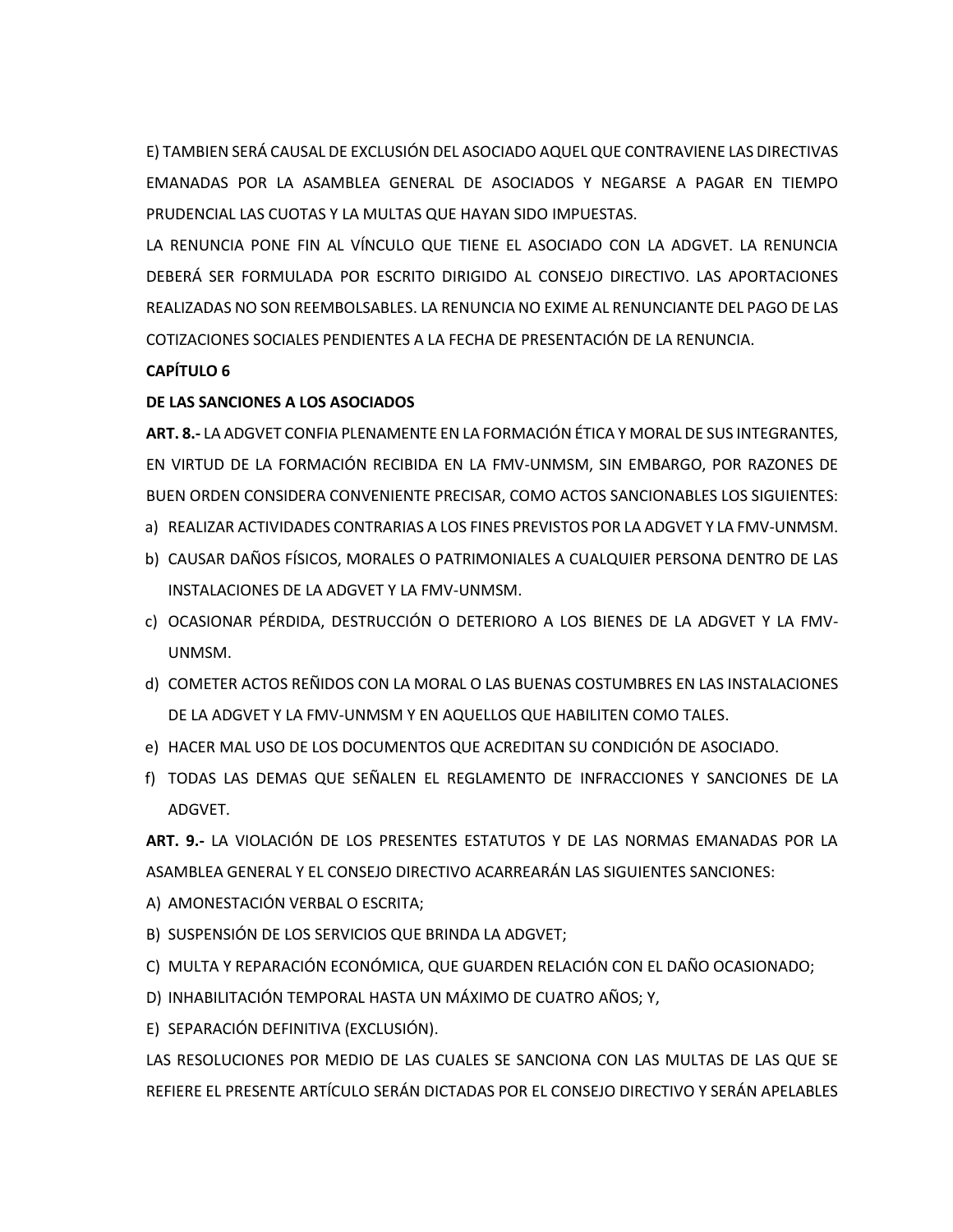EN LA SIGUIENTE ASAMBLEA.

EL VALOR DE LAS MULTAS INGRESARÁ A LOS FONDOS DE LA ASOCIACIÓN.

EN CASO DE SEPARACIÓN DEFINITIVA, LA SANCIÓN APLICADA POR EL CONSEJO DIRECTIVO SE PONDRÁ EN CONOCIMIENTO DE LA ASAMBLEA GENERAL. LA SEPARACIÓN DEFINITIVA DE LA ADGVET CONLLEVA LA PÉRDIDA INMEDIATA DE TODOS LOS DERECHOS QUE IMPLICA SU CONDICIÓN DE ASOCIADO Y DETERMINA QUE EL MIEMBRO QUE HA SIDO SEPARADO NO PODRÁ AFILIARSE NUEVAMENTE A LA ADGVET. LA INHABILITACIÓN TEMPORAL IMPLICA LA PRIVACIÓN DE SUS DERECHOS COMO ASOCIADO POR EL TÉRMINO DE LA SANCIÓN.

**ART. 10.-** LA MÁXIMA SANCIÓN DE LA ASOCIACIÓN ES LA EXCLUSIÓN DE LOS ASOCIADOS. ESTA EXCLUSIÓN PODRÁ SER DECRETADA POR EL CONSEJO DIRECTIVO POR MAYORÍA DE VOTOS Y REFRENDADA EN ASAMBLEA DE ASOCIADOS, DONDE EL SANCIONADO DEBERÁ ESTAR PRESENTE PARA EJERCER SU DEFENSA, CASO CONTRARIO LA EXCLUSION SERÁ CONFIRMADA.

**ART. 11.-** LA ASAMBLEA DE ASOCIADOS PODRÁ SANCIONAR A LOS DIRECTIVOS QUE HAYAN INCURRIDO EN FALTAS SANCIONABLES CON EXCLUSIÓN, DONDE EL SANCIONADO DEBERÁ ESTAR PRESENTE EN ASAMBLEA GENERAL PARA EJERCER SU DEFENSA, CASO CONTRARIO LA EXCLUSIÓN SERÁ CONFIRMADA

**ART. 12.-** SON CAUSALES DE EXCLUSIÓN DE LOS ASOCIADOS:

a. LA VIOLACIÓN POR MÁS DE CUATRO OCASIONES DE LOS PRESENTES ESTATUTOS O EN MENOS OCASIONES CUANDO A JUICIO DEL CONSEJO DIRECTIVO NAZCA UN GRAVE PERJUICIO A LA ASOCIACIÓN.

b. EL FRAUDE DE LOS FONDOS DE LA ASOCIACIÓN.

c. HABER SIDO SANCIONADO POR MÁS DE CUATRO OCASIONES EN EL PERÍODO DE UN AÑO.

d. CONTRAVENIR LAS DIRECTIVAS EMANADAS DE LA ASAMBLEA GENERAL DE ASOCIADOS Y LOS ORDENAMIENTOS DADOS POR EL CONSEJO DIRECTIVO DE LA ASOCIACIÓN, BIEN SEA POR MEDIOS ESCRITOS U ORALES, O INSTAR A OTROS ASOCIADOS A ADOPTAR LA MISMA POSTURA.

e. EL NEGARSE ABIERTAMENTE A PAGAR EN TIEMPO PRUDENCIAL LAS CUOTAS EXTRAORDINARIAS Y LAS MULTAS QUE HAYAN SIDO IMPUESTAS.

## **CAPÍTULO 7**

## **ÓRGANOS DIRECTIVOS DE LA ASOCIACIÓN.**

**ART. 13.-** LOS ÓRGANOS DIRECTIVOS DE LA ASOCIACIÓN SON: LA ASAMBLEA GENERAL Y EL CONSEJO DIRECTIVO.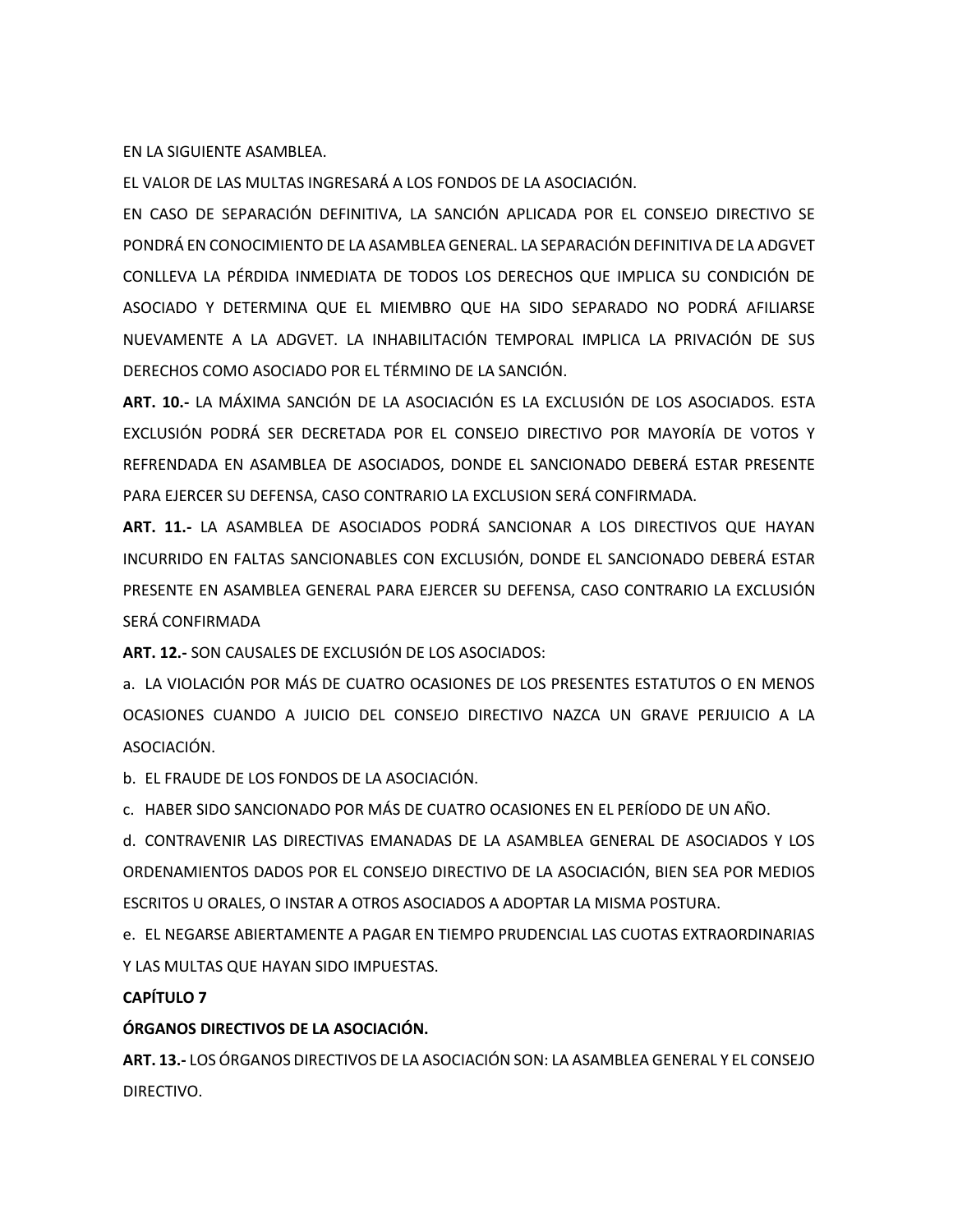## **CAPÍTULO 8**

## **DE LA ASAMBLEA GENERAL**

**ART. 14.-** LA ASAMBLEA GENERAL ES LA MÁXIMA AUTORIDAD DE LA ASOCIACIÓN.

**ART. 15.-** HAY DOS CLASES DE ASAMBLEA GENERAL:

- **ASAMBLEA GENERAL ORDINARIA:** SE CELEBRA UNA VEZ AL AÑO PARA APROBAR EL INFORME DE LOS RESULTADOS DE LA GESTIÓN DEL AÑO ANTERIOR, DENTRO DE LOS 03 (TRES) PRIMEROS MESES DEL AÑO.
- **ASAMBLEA GENERAL EXTRAORDINARIA:** ES CONVOCADA POR EL PRESIDENTE DEL CONSEJO DIRECTIVO DE LA ASOCIACIÓN CUANDO LO ACUERDE EL CONSEJO DIRECTIVO O CUANDO LO SOLICITEN NO MENOS DE LA DECIMA PARTE DE LOS ASOCIADOS.

LA CONVOCATORIA A LA ASAMBLEA GENERAL DE ASOCIADOS SE EFECTUARÁ MEDIANTE ESQUELAS DE CONVOCATORIA QUE SE ENTREGARÁN VÍA CORREO ELECTRÓNICO, CON UN PLAZO NO MENOR DE 7 (SIETE) DÍAS ÚTILES EN CASO DE ASAMBLEAS ORDINARIAS Y NO MENOR DE 3 (TRES) DÍAS EN CASO DE ASAMBLEAS EXTRAORDINARIAS. PARA LA VALIDEZ DE LOS ACUERDOS DE LA ASAMBLEA GENERAL SE REQUIERE, EN PRIMERA CONVOCATORIA, LA CONCURRENCIA DE MÁS DEL 50% DE ASOCIADOS, EN SEGUNDA CONVOCATORIA BASTARÁ LA PRESENCIA DE CUALQUIER NÚMERO DE ASOCIADOS. LOS ACUERDOS SE ADOPTAN CON EL VOTO FAVORABLE DE MÁS DE LA MITAD DE LOS ASOCIADOS CONCURRENTES.

PARA MODIFICAR EL ESTATUTO O DISOLVER LA ASOCIACIÓN SE REQUIERE LA ASISTENCIA DE MÁS DE LA MITAD DE LOS ASOCIADOS EN PRIMERA CONVOCATORIA, Y LOS ACUERDOS SE ADOPTAN CON EL VOTO FAVORABLE DE MÁS DE LA MITAD DE LOS ASOCIADOS CONCURRENTES. EN SEGUNDA CONVOCATORIA LOS ACUERDOS SE ADOPTAN CON LOS ASOCIADOS QUE ASISTAN Y QUE REPRESENTEN NO MENOS DE LA DÉCIMA PARTE DE LOS ASOCIADOS.

LOS ASOCIADOS QUE NO ESTÁN AL DÍA CON SUS APORTACIONES NO PODRÁN EJERCER VOTO, PERO SI DAR SUS OPINIONES EN LA ASAMBLEA.

**ART. 16.-** LIBRO DE ACTAS.

LAS ASAMBLEAS GENERALES ORDINARIAS O EXTRAORDINARIAS Y LOS ACUERDOS ADOPTADOS CONSTARÁN EN UN LIBRO DE ACTAS LEGALIZADO CONFORME A LEY, BAJO RESPONSABILIDAD DEL SECRETARIO DEL CONSEJO DIRECTIVO.

**ART. 17.-** NORMAS PARA LA REDACCIÓN DE ACTAS DE ASAMBLEA GENERAL.

PARA LA REDACCIÓN DE ACTAS DE ASAMBLEA GENERAL SE OBSERVARÁN LAS NORMAS SIGUIENTES: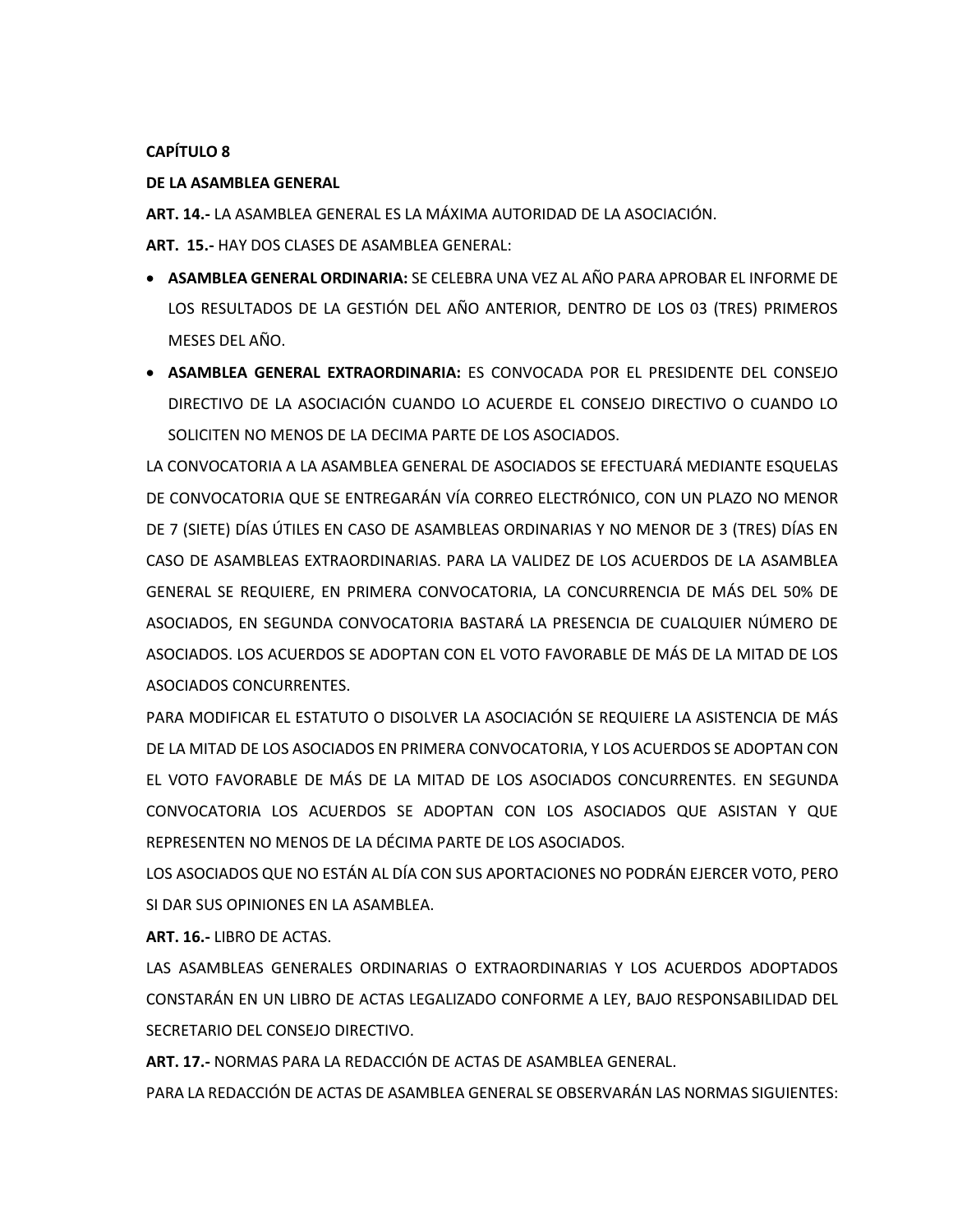a) SE HARÁ CONSTAR EL LUGAR, FECHA, DÍA Y HORA DE CELEBRACIÓN DE LA ASAMBLEA.

b) LOS NOMBRES Y APELLIDOS COMPLETOS, NÚMERO DE DOCUMENTO DE IDENTIDAD PERSONAL

Y CARGO QUE EJERCE CADA UNO DE LOS MIEMBROS DEL CONSEJO DIRECTIVO PRESENTES EN LA ASAMBLEA.

c) PUNTOS POR TRATAR DENTRO DE AGENDA DE LA ASAMBLEA.

d) CONSTANCIA DE HABERSE CONVOCADO A ASAMBLEA GENERAL CIÑÉNDOSE A LAS FORMALIDADES DE CONVOCATORIA EXIGIDOS EN EL PRESENTE ESTATUTO.

e) NOMBRES Y APELLIDOS COMPLETOS DE CADA UNO DE LOS ASOCIADOS PRESENTES EN LA ASAMBLEA.

f) LOS NOMBRES DE LOS MIEMBROS DEL CONSEJO DIRECTIVO QUE ACTÚAN COMO PRESIDENTE Y SECRETARIO.

g) LOS PUNTOS DISCUTIDOS Y LOS ACUERDOS ADOPTADOS CON INDICACIÓN DEL NÚMERO DE VOTOS EMITIDOS EN CADA CASO.

h) HORA DE FINALIZACIÓN DE LA ASAMBLEA.

EL ACTA SERÁ SUSCRITA POR LOS MIEMBROS DEL CONSEJO DIRECTIVO PRESENTES EN LA ASAMBLEA, ASÍ COMO LOS ASOCIADOS PRESENTES QUE QUISIERAN HACERLO.

**ART. 18.-** LAS ASAMBLEAS GENERALES ORDINARIAS Y EXTRAORDINARIAS SERÁN PRESIDIDAS POR EL PRESIDENTE DEL CONSEJO DIRECTIVO; EN CASO DE AUSENCIA DE ÉSTE, SERÁ PRESIDIDA POR UNO DE LOS INTEGRANTES DEL CONSEJO DIRECTIVO PRESENTE EN EL ACTO. EN DEFECTO DE ELLO LA ASAMBLEA PODRÁ NOMBRAR UN DIRECTOR DE DEBATE.

LA SECRETARÍA DE LA ASAMBLEA GENERAL SERÁ EJERCIDA POR EL SECRETARIO DEL CONSEJO DIRECTIVO, EN CASO DE AUSENCIA DEL TITULAR LA FUNCIÓN SERÁ EJERCIDA POR UNO DE LOS MIEMBROS DEL CONSEJO DIRECTIVO DESIGNADO AL EFECTO.

**ART. 19.-** LOS ACUERDOS ADOPTADOS POR LA ASAMBLEA GENERAL DE CONFORMIDAD CON LAS DISPOSICIONES DEL PRESENTE ESTATUTO SON OBLIGATORIOS PARA TODOS LOS ASOCIADOS, INCLUSIVE LOS INASISTENTES.

**ART. 20.-** LAS ASAMBLEAS GENERALES ORDINARIAS DE LA ASOCIACIÓN SE CELEBRARÁN CON LOS PUNTOS DE AGENDA SIGUIENTES:

A.- APROBACIÓN DE LA MEMORIA ANUAL Y BALANCE GENERAL CONTENIENDO EL RESULTADO DE GESTIÓN DEL AÑO QUE CULMINA.

**ART. 21.-** LA ASAMBLEA GENERAL TENDRA COMPETENCIA EN LOS SIGUIENTES CASOS: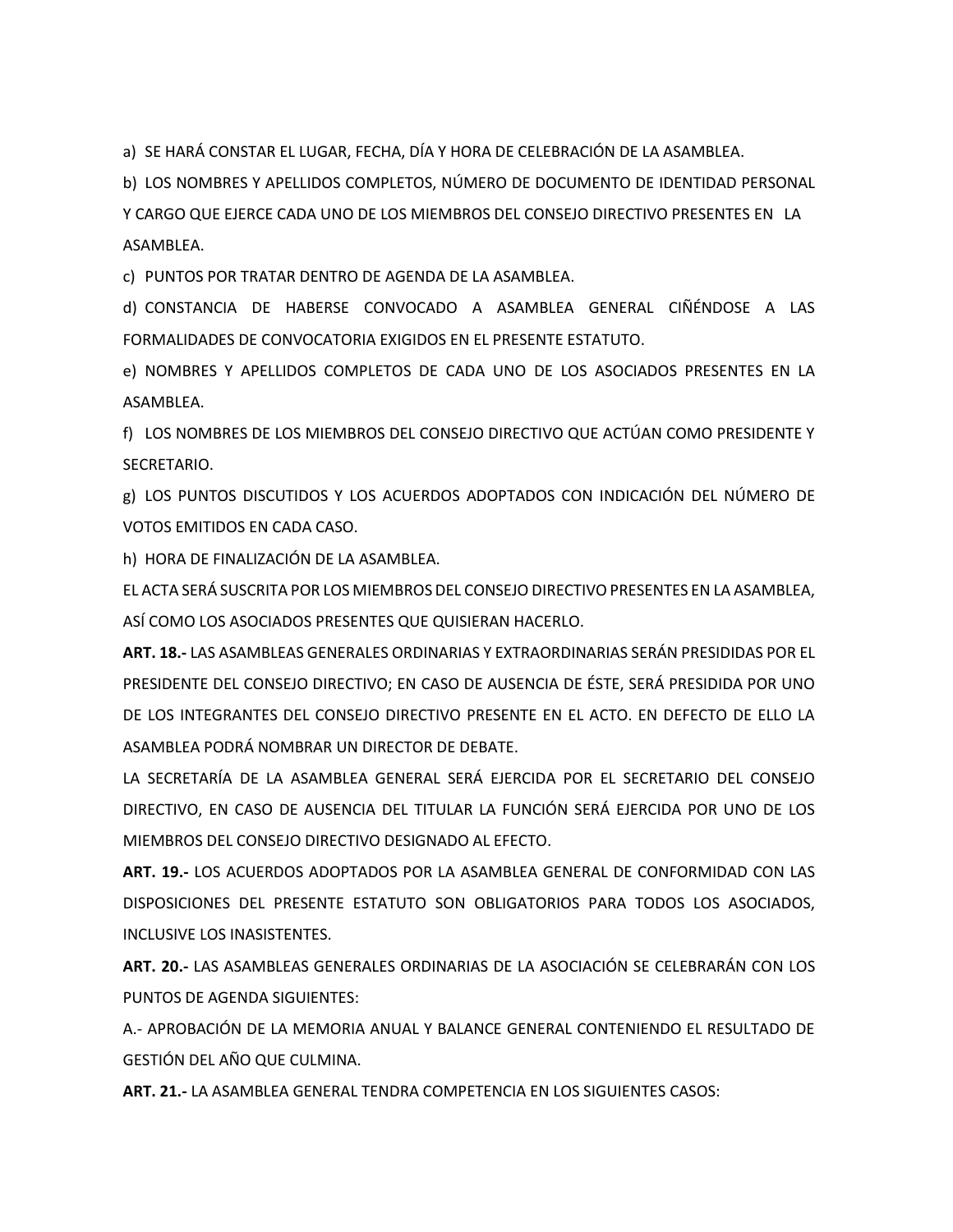a) ELECCIÓN DEL CONSEJO DIRECTIVO.

b) ELECCIÓN DEL REPRESENTANTE DE LOS GRADUADOS ANTE EL CONSEJO DE FACULTAD DE LA FMV-UNMSM.

c) INTERPRETACIÓN DEL ESTATUTO.

d) MODIFICACIÓN PARCIAL O TOTAL DEL ESTATUTO.

e) ELECCIONES COMPLEMENTARIAS EN CASO DE VACANCIA DE ALGUNO DE LOS INTEGRANTES DEL CONSEJO DIRECTIVO.

f) DISPONER INVESTIGACIONES, AUDITORIAS Y BALANCES.

g) ACORDAR LA DISOLUCIÓN Y LIQUIDACIÓN DE LA ASOCIACIÓN Y DESIGNAR A LOS LIQUIDADORES.

h) REVOCATORIA DE LOS NOMBRAMIENTOS DE LOS MIEMBROS DEL CONSEJO DIRECTIVO.

i) INTERVENIR Y RESOLVER EN TODOS AQUELLOS CASOS EN QUE LA LEY O EL PRESENTE ESTATUTO DISPONGA SU INTERVENCIÓN.

j) CONOCER POR VÍA DE APELACIÓN LA EXPULSIÓN DE CUALQUIER ASOCIADO.

k) LA FIJACIÓN DE CUOTAS EXTRAORDINARIAS.

l) DICTAR RESOLUCIONES TENDIENTES A LA SOLUCIÓN DE PROBLEMAS DE LOS ASOCIADOS.

m) APROBAR O DESAPROBAR LAS RESOLUCIONES DICTADAS POR EL CONSEJO DIRECTIVO.

## **CAPÍTULO 9**

## **DEL CONSEJO DIRECTIVO**

**ART. 22.-** EL CONSEJO DIRECTIVO ES EL ÓRGANO SUPERIOR DE PROMOCIÓN Y GOBIERNO DE LA ADGVET. SERÁ ELEGIDO A TRAVÉS EL PROCESO ELECTORAL DE ACUERDO CON EL PROCEDIMIENTO ESTATUTARIO; CON EXCEPCIÓN DEL PRIMER CONSEJO DIRECTIVO QUE ES NOMBRADO EN LA PRESENTE REUNIÓN.

LOS INTEGRANTES DEL CONSEJO DIRECTIVO SON ELEGIDOS PARA UN PERÍODO DE 02 (DOS) AÑOS, NO PUDIENDO SER REELEGIDOS EN NINGÚN CARGO EN EL SIGUIENTE PERÍODO. EN CASO DE QUE FINALICE EL PERÍODO DEL CONSEJO DIRECTIVO SIN QUE HAYA SIDO ELEGIDO SU REEMPLAZANTE, EL MISMO QUEDARÁ EN FUNCIONES HASTA LA ELECCIÓN DEL NUEVO CONSEJO DIRECTIVO.

PARA SER MIEMBRO DEL CONSEJO DIRECTIVO SE REQUIEREN LAS SIGUIENTES **CONDICIONES**: (I) HABER OBTENIDO EL GRADO DE BACHILLER EN LA FMV-UNMSM, (II) SER ASOCIADO TITULAR HÁBIL, (III) TENER CUATRO AÑOS DE INSCRITO EN LA ADGVET, (IV) SER ELEGIDO EN ELECCIONES GENERALES Y (V) NO TENER VÍNCULO LABORAL CON LA UNMSM.

LOS INTEGRANTES DEL CONSEJO DIRECTIVO SON ELEGIDOS, POR LISTA COMPLETA.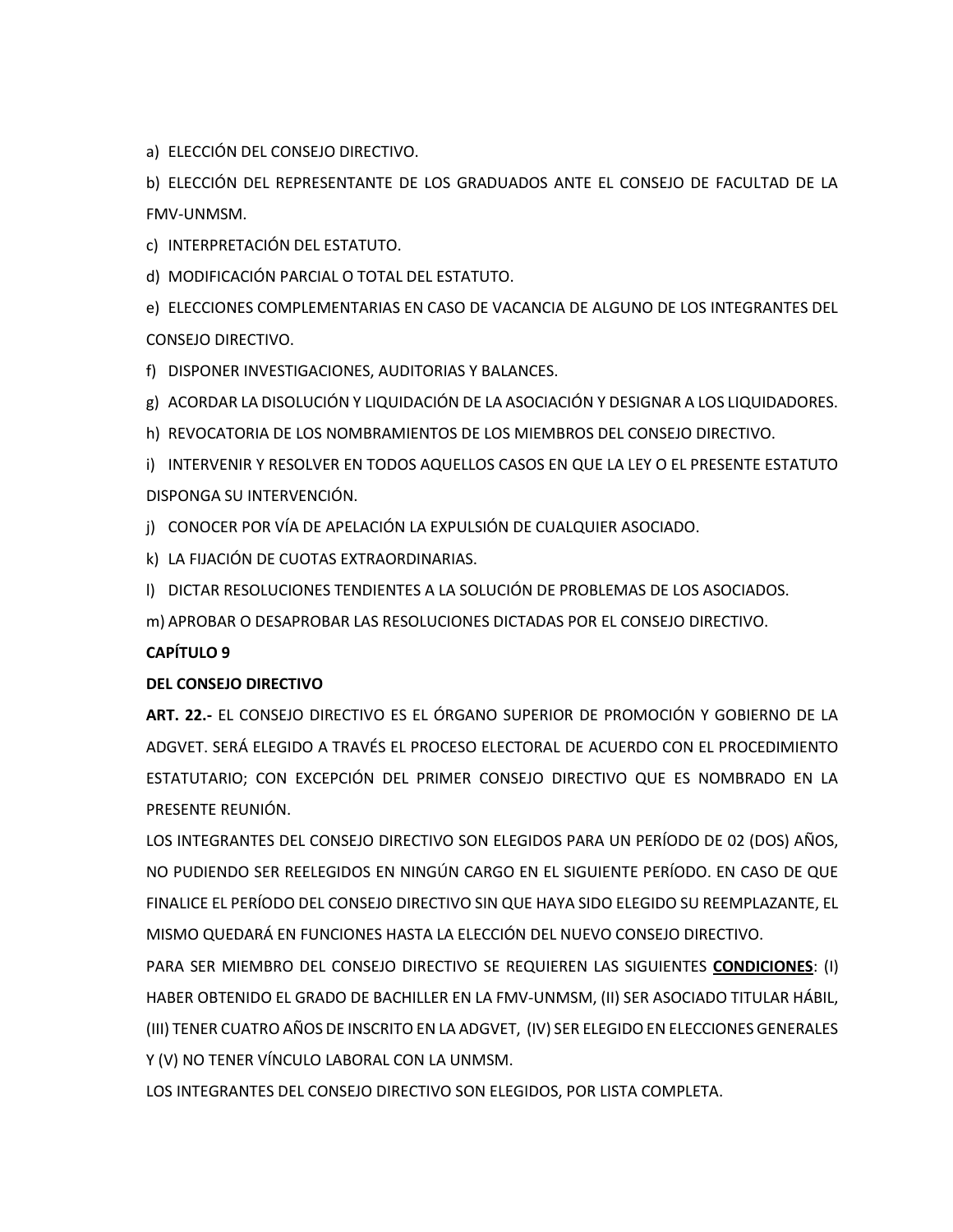EL CONSEJO DIRECTIVO SE ENCUENTRA CONFORMADO POR 07 (SIETE) MIEMBROS: EL PRESIDENTE, VICEPRESIDENTE, SECRETARIO, TESORERO, PRIMER VOCAL, SEGUNDO VOCAL Y TERCER VOCAL. LOS CARGOS DE LOS INTEGRANTES DEL CONSEJO DIRECTIVO SON EJERCIDOS CON EL CARÁCTER DE AD HONOREM Y ESTARÁN EXONERADOS DEL PAGO DE SUS COTIZACIONES SOCIALES EN LA ADGVET DURANTE EL PERÍODO EN EL CUAL SE ENCUENTREN CUMPLIENDO SU FUNCIÓN.

LOS INTEGRANTES DEL CONSEJO DIRECTIVO Y DE LA JUNTA CALIFICADORA DE ASOCIADOS DE LA ADGVET CESAN EN SUS FUNCIONES CUANDO DEJAN DE EJERCER SU CARGO POR: FALLECIMIENTO, RENUNCIA, SEPARACIÓN O EL NOMBRAMIENTO DE UN NUEVO CONSEJO DIRECTIVO. LA AUSENCIA A MÁS DE TRES SESIONES CONSECUTIVAS SIN HABER RECIBIDO LICENCIA, Y EL TENER VÍNCULO LABORAL CON LA UNMSM SON CAUSALES DE SEPARACIÓN. LA RENUNCIA IMPLICA EL ALEJAMIENTO VOLUNTARIO Y EXPRESO DEL INTEGRANTE DEL CONSEJO DIRECTIVO O DE LA JUNTA CALIFICADORA DE ASOCIADOS A SU CARGO. LA RENUNCIA DEBE SER PRESENTADA POR ESCRITO AL PRESIDENTE DEL CONSEJO DIRECTIVO DE LA ADGVET. LA SEPARACIÓN DE UN INTEGRANTE DEL CONSEJO DIRECTIVO O DE LA JUNTA CALIFICADORA DE ASOCIADOS SERÁ MATERIA DE ACUERDO ESPECÍFICO DE LA ASAMBLEA GENERAL.

**ART. 23.-** EL CONSEJO DIRECTIVO SE REUNIRÁ CADA TREINTA (30) DÍAS, TAMBIÉN PODRÁ REUNIRSE EN FORMA EXTRAORDINARIA CUANDO SEA CONVOCADA POR EL PRESIDENTE O LA MAYORÍA DE SUS MIEMBROS.

ADICIONALMENTE, EN EL CONSEJO DIRECTIVO PARTICIPARÁN CON DERECHO A VOZ:

A) DOS DOCENTES ORDINARIOS COMO REPRESENTANTES DE LA FMV-UNMSM NOMBRADOS POR CONSEJO DE FACULTAD;

B) EL REPRESENTANTE DE LOS GRADUADOS ANTE EL CONSEJO DE FACULTAD DE LA FMV-UNMSM Y, C) EL ÚLTIMO PRESIDENTE DEL CONSEJO DIRECTIVO DE LA ADGVET.

D) AQUELLAS PERSONAS VINCULADAS A LA ADGVET Y A LA FMV-UNMSM QUE EL CONSEJO DIRECTIVO, POR ACUERDO UNÁNIME, JUZGUE CONVENIENTE INVITAR.

**ART. 24.-** SON FUNCIONES Y OBLIGACIONES DEL CONSEJO DIRECTIVO:

A) PROPONER A LA ASAMBLEA GENERAL EXTRAORDINARIA MODIFICACIONES AL PRESENTE ESTATUTO;

B) APROBAR EL PROYECTO DE MEMORIA ANUAL DE LA ADGVET QUE PRESENTE EL PRESIDENTE Y ELEVARLA A LA ASAMBLEA GENERAL ORDINARIA PARA SU CONSIDERACIÓN Y APROBACIÓN FINAL; C) APROBAR EL PROYECTO DEL PLAN DE DESARROLLO Y FUNCIONAMIENTO DE LA ADGVET QUE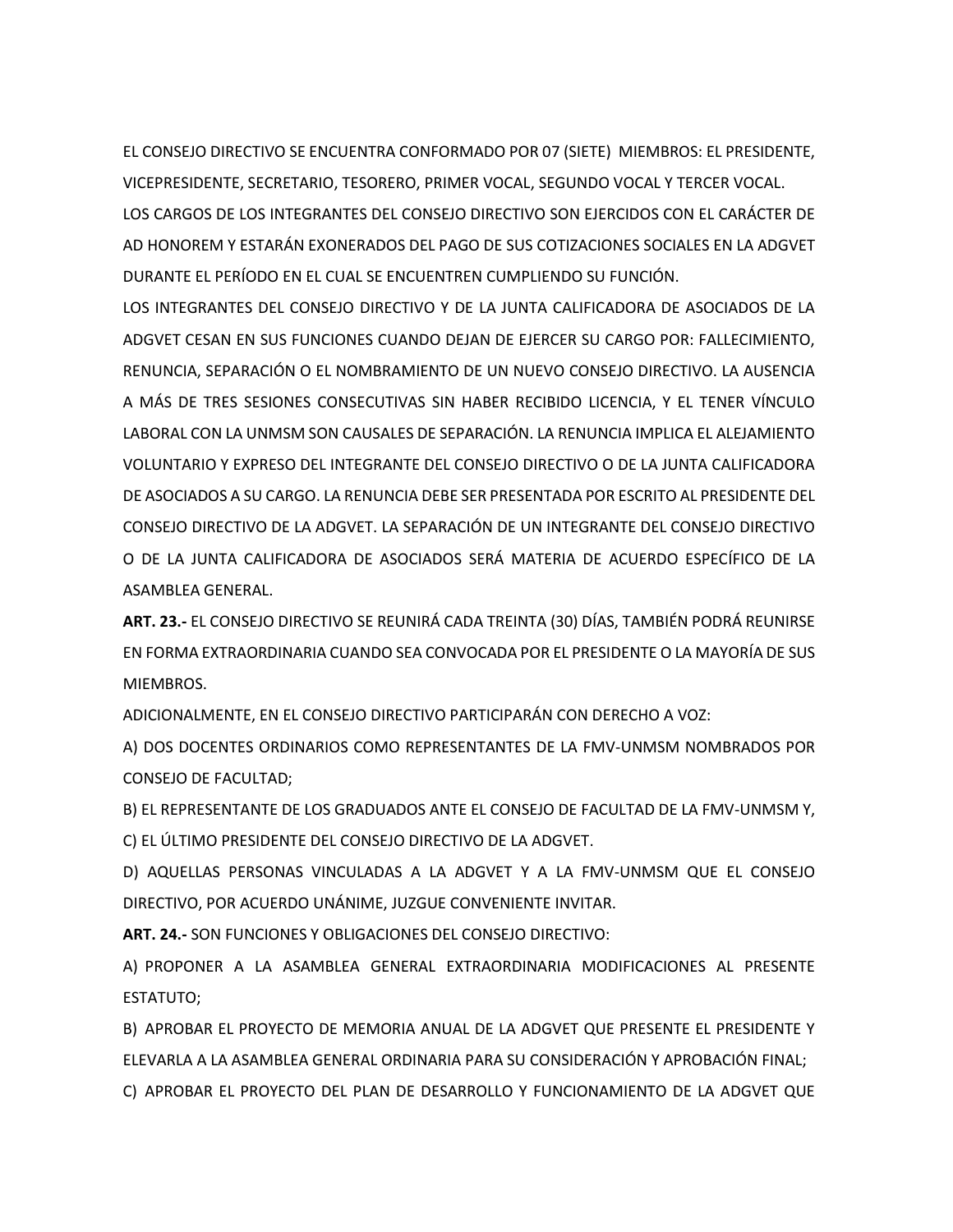PRESENTE EL PRESIDENTE Y ELEVARLO A LA ASAMBLEA GENERAL ORDINARIA PARA SU CONSIDERACIÓN Y APROBACIÓN FINAL;

D) APROBAR EL PROYECTO DE BALANCE GENERAL DE LA ADGVET QUE PRESENTE EL PRESIDENTE JUNTAMENTE CON EL TESORERO Y, UNA VEZ AUDITADO EXTERNAMENTE, ELEVARLO A LA ASAMBLEA GENERAL ORDINARIA PARA SU CONSIDERACIÓN Y APROBACIÓN FINAL;

E) APROBAR EL PROYECTO DE PRESUPUESTO ANUAL DE LA ADGVET;

F) CONSIDERAR Y APROBAR MODIFICACIONES AL PRESUPUESTO ANUAL DE LA ADGVET, DE ACUERDO CON LAS RECOMENDACIONES QUE PUEDA FORMULAR LA ASAMBLEA GENERAL ORDINARIA;

G) DICTAR Y MODIFICAR LOS REGLAMENTOS INTERNOS DE LA ADGVET;

H) ADOPTAR LAS MEDIDAS QUE ATAÑEN A LA ECONOMÍA DE LA ADGVET Y AUTORIZAR LOS ACTOS Y CONTRATOS QUE ESTE ESTATUTO LE RESERVE;

I) FIJAR EL MONTO DE LAS COTIZACIONES SOCIALES EN ASAMBLEA GENERAL CON LA PARTICIPACIÓN DEL 50% + 1 DE LOS MIEMBROS HÁBILES;

J) RESPETAR Y VELAR POR EL CUMPLIMIENTO DEL ESTATUTO Y DE LOS REGLAMENTOS DE LA ADGVET Y RESOLVER LAS DUDAS QUE SU APLICACIÓN MOTIVE;

K) FACULTAR AL PRESIDENTE Y/O VICEPRESIDENTE Y/O TESORERO PARA QUE ACTÚEN CONJUNTA E INDISTINTAMENTE DOS DE ELLOS EN LAS OPERACIONES BANCARIAS QUE REQUIERA LA ADGVET. LOS EGRESOS POR MÁS DE 3 UNIDADES IMPOSITIVAS TRIBUTARIAS REQUIEREN APROBACIÓN EXPRESA DEL CONSEJO DIRECTIVO;

I) AUTORIZAR LA CELEBRACIÓN DE CONTRATOS Y CONVENIOS;

M) AUTORIZAR LA CELEBRACIÓN DE EVENTOS Y CEREMONIAS;

N) FORMULAR CONSULTAS A LA ASAMBLEA GENERAL;

O) RESOLVER LAS CONSULTAS QUE LE FORMULEN LOS ASOCIADOS;

P) CONCEDER LICENCIA, HASTA POR 1 MES, A SUS INTEGRANTES Y A LOS INTEGRANTES DE LA JUNTA CALIFICADORA DE ASOCIADOS;

Q) PONER EN CONOCIMIENTO DE LA ASAMBLEA GENERAL LAS DISPOSICIONES QUE ADOPTE SOBRE SEPARACIÓN DE ASOCIADOS, DE ACUERDO CON LA REGLAMENTACIÓN APLICABLE;

R) AUTORIZAR LOS COMUNICADOS Y DEMÁS AVISOS DE LA ADGVET;

S) DESIGNAR AL DIRECTOR DE LAS PUBLICACIONES DE LA ADGVET; Y

T) CONOCER Y RESOLVER TODOS LOS DEMÁS ASUNTOS QUE NO ESTÉN ENCOMENDADOS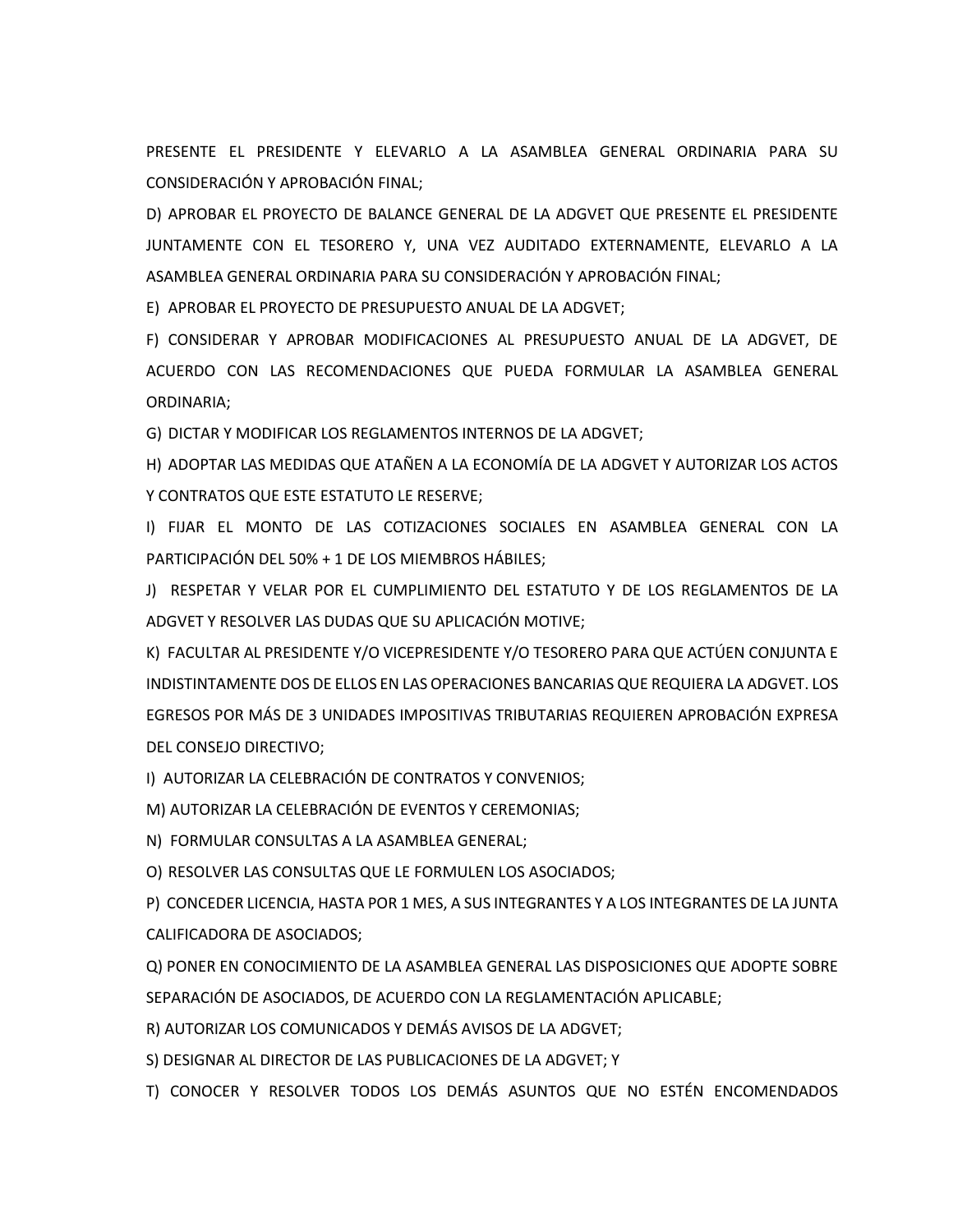ESPECÍFICAMENTE A LA ASAMBLEA GENERAL;

U) CONVOCAR A ASAMBLEA GENERAL PARA ELEGIR EL COMITÉ ELECTORAL QUE ORGANIZARÁ LAS ELECCIONES GENERALES.

V) ADMINISTRAR, CONDUCIR Y DIRIGIR LAS ACTIVIDADES DE LA ASOCIACIÓN, ADOPTANDO LAS DECISIONES Y TOMANDO LAS MEDIDAS NECESARIAS PARA EL LOGRO DE LAS METAS Y OBJETIVOS PROPUESTOS.

W) CUMPLIR Y HACER CUMPLIR LAS DISPOSICIONES LEGALES, LAS NORMAS DEL PRESENTE ESTATUTO Y LOS ACUERDOS ADOPTADOS POR LA ASAMBLEA GENERAL, INFORMANDO A LA ASAMBLEA SOBRE AQUELLOS ACUERDOS A LOS QUE NO SE HUBIERA DADO CUMPLIMIENTO. X) ACEPTAR DONACIONES Y LEGADOS.

**ART. 25.-** PARA CELEBRAR SESIONES DEL CONSEJO DIRECTIVO SE REQUIERE LA PRESENCIA DE MÁS DE LA MITAD DE SUS INTEGRANTES.

**ART. 26.-** PARA LA VALIDEZ DE LOS ACUERDOS QUE ADOPTE EL CONSEJO DIRECTIVO SE NECESITA POR LO MENOS DEL VOTO DE LA MITAD MÁS UNO DE SUS MIEMBROS. TODOS LOS MIEMBROS DEL CONSEJO DIRECTIVO SON RESPONSABLES POR LOS ACUERDOS QUE ADOPTEN, SALVO AQUELLOS QUE DEJEN CONSTANCIA EXPRESA DE SU OPOSICIÓN. EN CASO DE EMPATE, EL PRESIDENTE DEL CONSEJO DIRECTIVO TENDRÁ EL VOTO DIRIMENTE.

**ART. 27.-** LA CONVOCATORIA A SESIONES DEL CONSEJO DIRECTIVO ORDINARIAS O EXTRAORDINARIAS SE EFECTUARÁN MEDIANTE ESQUELAS QUE SERÁN ENVÍADAS VÍA CORREO ELECTRÓNICOPOR EL SECRETARIO CON ANTICIPACIÓN DE SETENTA Y DOS (72) HORAS. EN AUSENCIA DEL SECRETARIO, LAS SESIONES PUEDEN SER CONVOCADAS POR CUALQUIER MIEMBRO DEL CONSEJO DIRECTIVO DESIGNADO POR EL PRESIDENTE.

**ART. 28.-** LAS SESIONES DEL CONSEJO DIRECTIVO Y LOS ACUERDOS ADOPTADOS EN ELLAS CONSTARÁN EN UN LIBRO DE ACTAS LEGALIZADO CONFORME A LEY QUE SERÁ LLENADO BAJO RESPONSABILIDAD DEL SECRETARIO. EN LAS ACTAS CONSTARÁ EL LUGAR, FECHA, HORA DE LA REUNIÓN, LOS MIEMBROS ASISTENTES, LOS ASUNTOS TRATADOS, LOS ACUERDOS ADOPTADOS Y LA HORA DE FINALIZACIÓN DE LA REUNIÓN.

EL ACTA SERÁ SUSCRITA POR TODOS LOS ASISTENTES A LA SESIÓN DEL CONSEJO DIRECTIVO.

#### **ART. 29.- DEL PRESIDENTE Y DEL VICEPRESIDENTE**.

SON FUNCIONES DEL PRESIDENTE DEL CONSEJO DIRECTIVO:

A) EJERCER LAS GESTIONES ORDINARIAS Y LA REPRESENTACIÓN INSTITUCIONAL DE LA ADGVET Y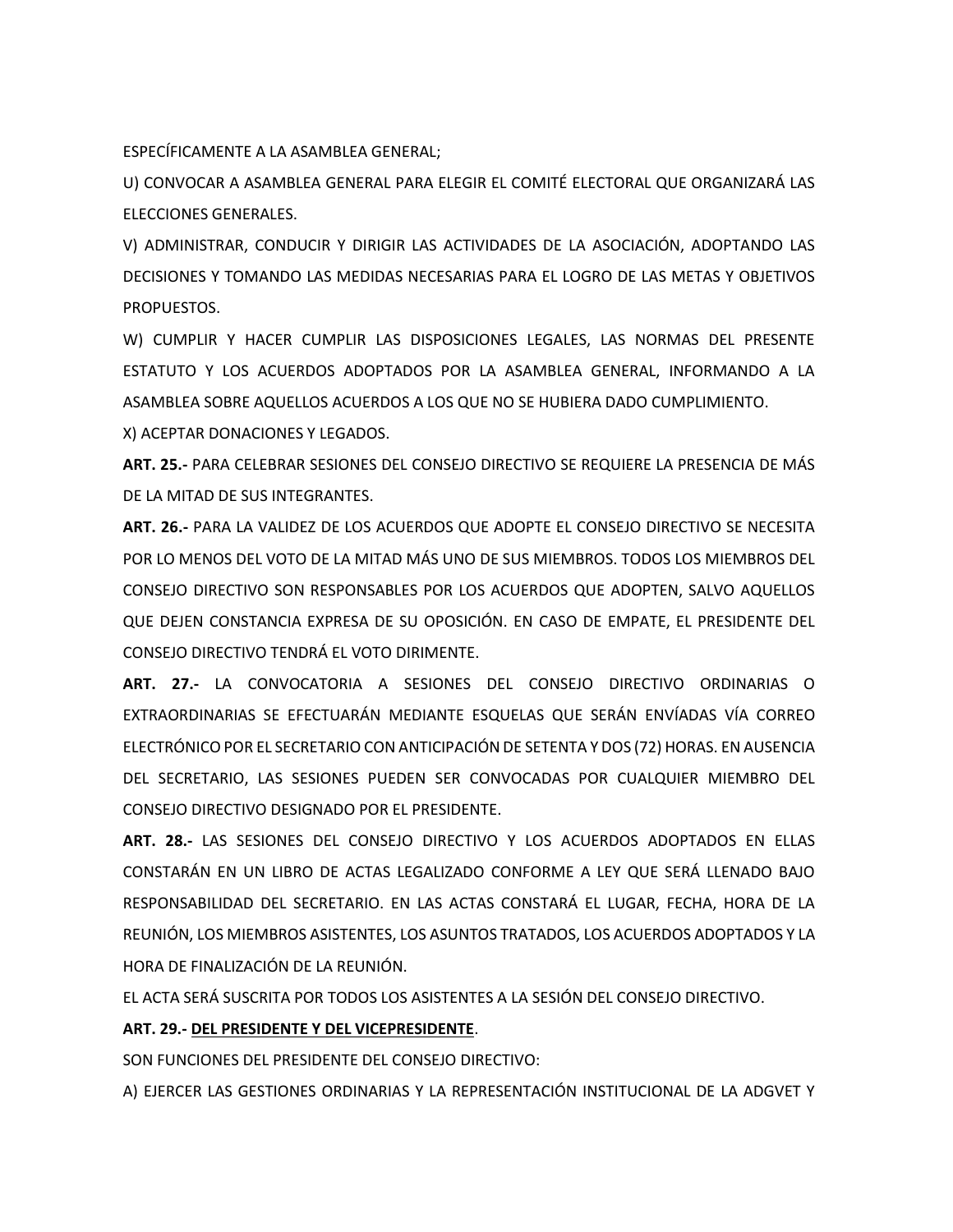VELAR POR EL CUMPLIMIENTO DE LOS ACUERDOS DE LA ASAMBLEA GENERAL Y EL CONSEJO DIRECTIVO;

B) CONVOCAR Y PRESIDIR LA ASAMBLEA GENERAL Y EL CONSEJO DIRECTIVO DE LA ADGVET;

C) PRESENTAR AL CONSEJO DIRECTIVO EL PROYECTO DE MEMORIA ANUAL DE LA ADGVET PARA SU APROBACIÓN Y ELEVACIÓN A LA ASAMBLEA GENERAL ORDINARIA;

D) PRESENTAR AL CONSEJO DIRECTIVO EL BALANCE GENERAL AUDITADO EXTERNAMENTE, PARA SU APROBACIÓN Y ELEVACIÓN A LA ASAMBLEA GENERAL ORDINARIA;

E) PRESENTAR AL CONSEJO DIRECTIVO EL PROYECTO DEL PLAN DE DESARROLLO Y FUNCIONAMIENTO DE LA ADGVET, PARA SU APROBACIÓN Y ELEVACIÓN A LA ASAMBLEA GENERAL ORDINARIA;

F) DELEGAR LA REPRESENTACIÓN LEGAL DE LA ADGVET EN OTROS MIEMBROS DEL CONSEJO DIRECTIVO, CUANDO LO JUZGUE NECESARIO;

G) CONVOCAR A ELECCIONES PARA LA JUNTA CALIFICADORA DE ASOCIADOS; Y,

I) REPRESENTAR A LA ADGVET ANTE TODA CLASE DE AUTORIDADES. EN LO JUDICIAL GOZARÁ DE LAS FACULTADES GENERALES Y ESPECIALES, SEÑALADAS EN LOS ARTÍCULOS 74°, 75°, 77° Y 436° DEL CÓDIGO PROCESAL CIVIL. EN LO ADMINISTRATIVO GOZARÁ DE LA FACULTAD DE REPRESENTACIÓN PREVISTA EN EL ARTÍCULO 124° DEL TUO DE LA LEY N°27444 APROBADO POR EL DS. N9 006-2017- JUS Y DEMÁS NORMAS CONEXAS Y COMPLEMENTARIAS, TENIENDO EN TODOS LOS CASOS FACULTAD DE DELEGACIÓN O SUSTITUCIÓN. ADEMÁS, PODRÁ CONSTITUIR PERSONAS JURÍDICAS EN NOMBRE DE LA ADGVET Y REPRESENTAR A LA ADGVET ANTE LAS PERSONAS JURÍDICAS QUE CREA CONVENIENTE. IGUALMENTE, PODRÁ SOMETER LAS CONTROVERSIAS A ARBITRAJE, CONCILIACIONES EXTRAJUDICIALES Y DEMÁS MEDIOS ADECUADOS DE SOLUCIÓN DE CONFLICTOS, PUDIENDO SUSCRIBIR LOS DOCUMENTOS QUE SEAN PERTINENTES.

J) PODRÁ REPRESENTAR TAMBIÉN A LA ADGVET EN LOS PROCESOS DE CONCILIACIÓN EXTRAJUDICIAL, FACULTÁNDOLO A CONCILIAR EN NOMBRE Y REPRESENTACIÓN DE LA ADGVET.

K) CUMPLIR CON TODAS LAS DEMÁS DISPOSICIONES QUE LE ENCOMIENDE O SEÑALE EL PRESENTE ESTATUTO, EL CONSEJO DIRECTIVO O LA ASAMBLEA GENERAL.

SON FUNCIONES DEL VICEPRESIDENTE DEL CONSEJO DIRECTIVO:

EL VICEPRESIDENTE DEL CONSEJO DIRECTIVO DE LA ADGVET REEMPLAZA AL PRESIDENTE EN CASO DE FALLECIMIENTO, RENUNCIA, SEPARACIÓN, LICENCIA O AUSENCIA POR MÁS DE SIETE DÍAS ÚTILES. CUANDO EL VICEPRESIDENTE ASUME EL CARGO DE PRESIDENTE EJERCE LAS FUNCIONES QUE A ÉSTE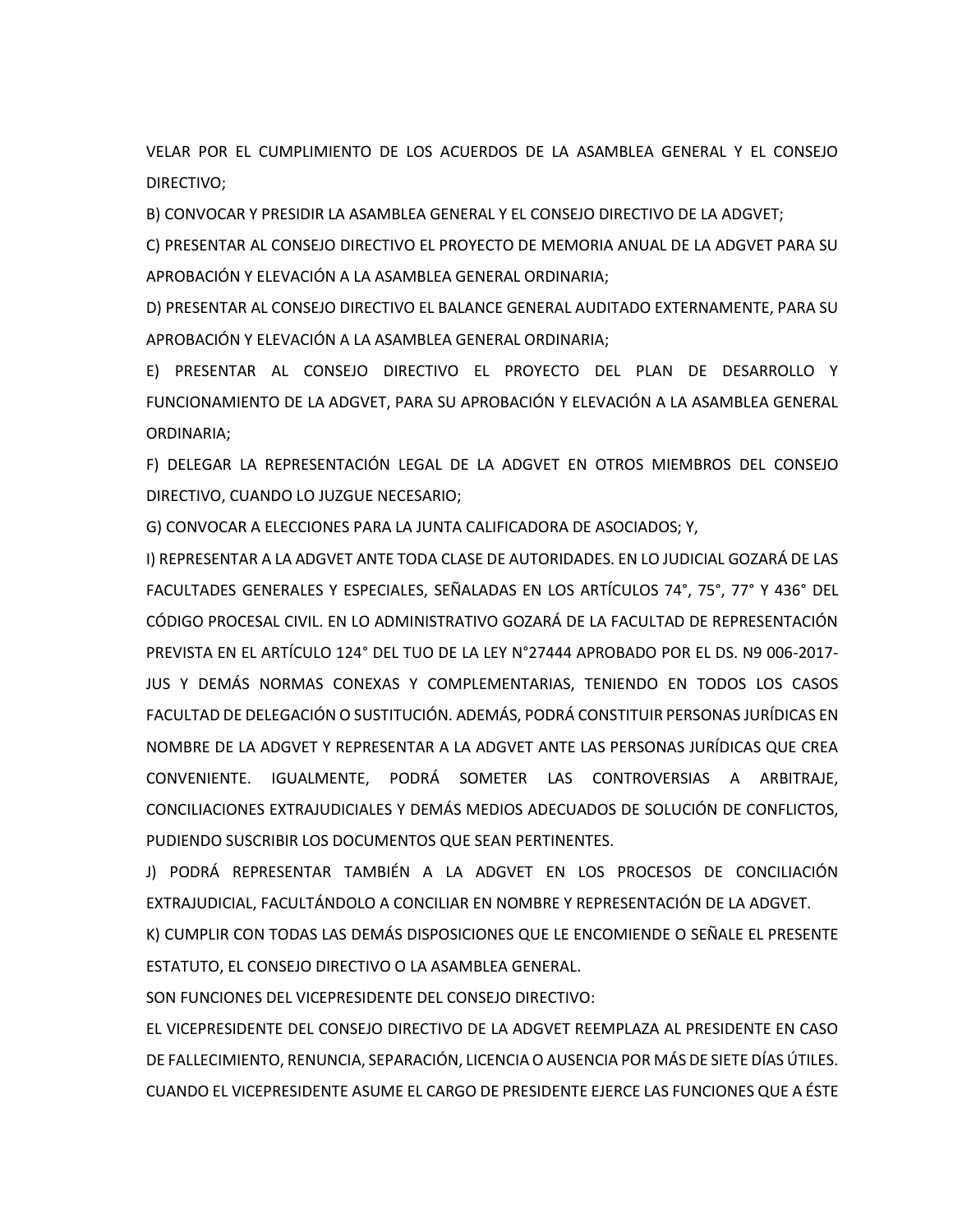LE CONFIERE EL PRESENTE ESTATUTO MÁS LAS QUE LE ENCOMIENDE LA ASAMBLEA GENERAL O EL CONSEJO DIRECTIVO.

**ART. 30.- DEL SECRETARIO**. SON FUNCIONES Y ATRIBUCIONES DEL SECRETARIO:

A) REEMPLAZAR AL PRESIDENTE Y/O AL VICEPRESIDENTE DEL CONSEJO DIRECTIVO DE LA ADGVET EN CASO DE AUSENCIA DE AMBOS POR MÁS DE SIETE DÍAS ÚTILES;

B) REDACTAR LAS ACTAS DE LA ASAMBLEA GENERAL Y DEL CONSEJO DIRECTIVO;

C) SUSCRIBIR LA CORRESPONDENCIA REGULAR DE LA ADGVET;

D) FIRMAR, JUNTAMENTE CON EL PRESIDENTE DEL CONSEJO DIRECTIVO DE LA ADGVET LOS DOCUMENTOS DE CARÁCTER OFICIAL; Y,

E) EJERCER LAS DEMÁS FUNCIONES QUE LE CONFIERE EL PRESENTE ESTATUTO, LA ASAMBLEA GENERAL, EL CONSEJO DIRECTIVO O EL PRESIDENTE DEL CONSEJO DIRECTIVO DE LA ADGVET.

**ART. 31.- DEL TESORERO.** SON FUNCIONES Y ATRIBUCIONES DEL TESORERO:

A) LLEVAR, EN LA FORMA ESTABLECIDA POR LA LEY, LA CONTABILIDAD DE LA ADGVET;

B) PRESENTAR AL CONSEJO DIRECTIVO, PARA SU CONSIDERACIÓN, LOS INFORMES ECONÓMICOS MENSUALES DE LA ADGVET;

C) MANTENER INFORMADO AL PRESIDENTE Y AL CONSEJO DIRECTIVO DEL ESTADO ECONÓMICO Y FINANCIERO DE LA ADGVET;

D) PREPARAR EL PROYECTO DE PRESUPUESTO ANUAL DE LA ADGVET Y, POR INTERMEDIO DEL PRESIDENTE, SOMETERLO AL CONSEJO DIRECTIVO PARA SU APROBACIÓN;

E) PREPARAR EL PROYECTO DE BALANCE GENERAL Y ELEVARLO AL PRESIDENTE PARA QUE ÉSTE DISPONGA SU AUDITORÍA EXTERNA;

F) AUTORIZAR LOS EGRESOS DE LA ADGVET DENTRO DE LOS LÍMITES PREVISTOS EN EL PRESUPUESTO ANUAL Y EN EL PRESENTE ESTATUTO.

G) COORDINAR LAS ACTIVIDADES ECONÓMICAS Y FINANCIERAS DE LA ADGVET, INCLUYÉNDOSE DENTRO DE ESTA FUNCIÓN PROPONER LAS MODIFICACIONES AL PRESUPUESTO APROBADO; Y,

H) EJERCER LAS DEMÁS ATRIBUCIONES QUE LE CONFIERE EL PRESENTE ESTATUTO, LA ASAMBLEA GENERAL, EL CONSEJO DIRECTIVO O EL PRESIDENTE DE LA ADGVET.

**ART. 32.- DE LOS VOCALES.** SON FUNCIONES DEL PRIMER, SEGUNDO Y TERCER VOCAL: LLEVAR A CABO LAS ACTIVIDADES ESPECÍFICAS QUE LES PUEDAN ENCOMENDAR LA ASAMBLEA GENERAL, EL CONSEJO DIRECTIVO O EL PRESIDENTE DEL CONSEJO DIRECTIVO DE LA ADGVET.

# **CAPÍTULO 10**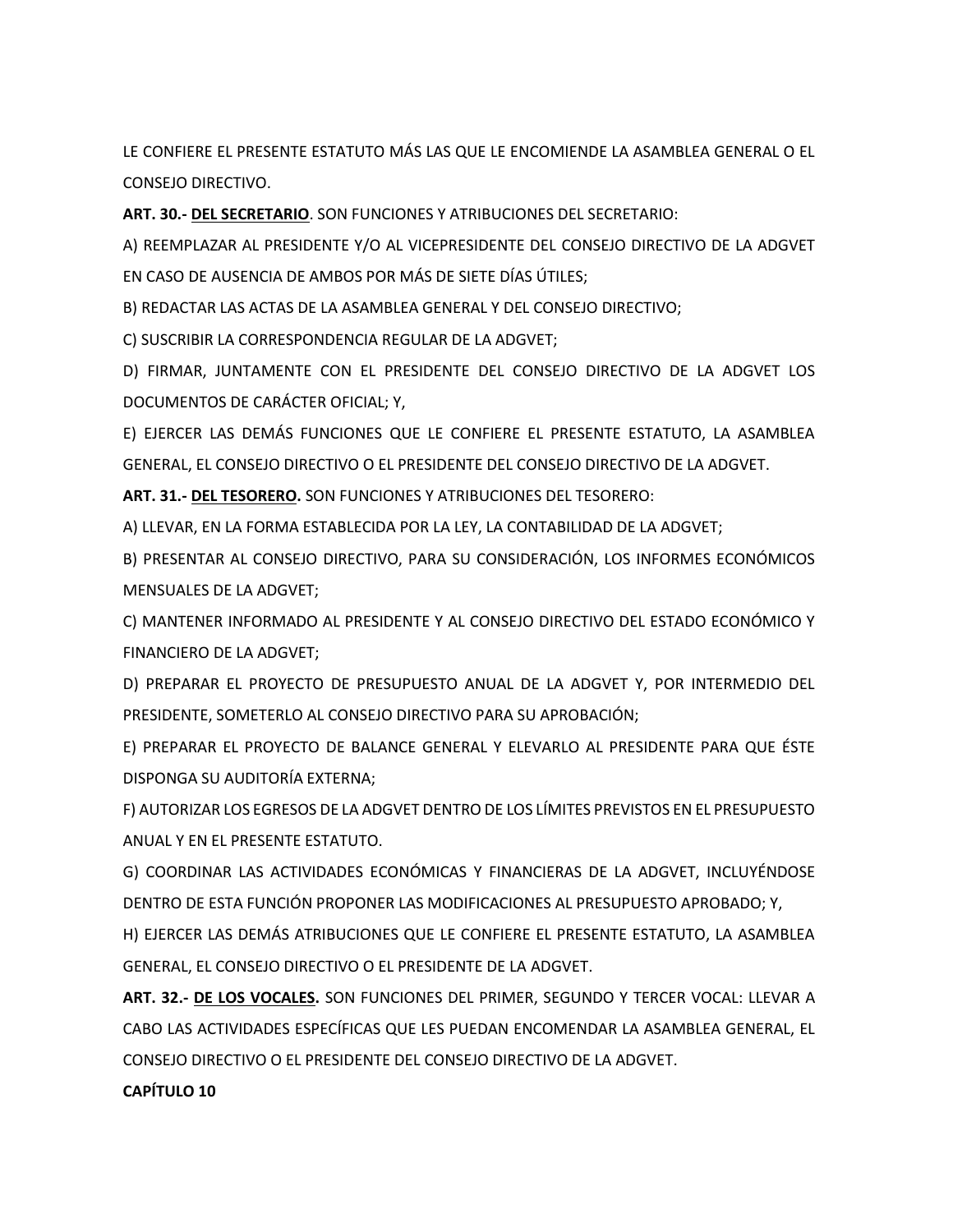# **CAUSALES Y REQUISITOS PARA LA REVOCATORIA DEL NOMBRAMIENTO DE MIEMBROS DEL CONSEJO DIRECTIVO**

**ART. 33.-** LOS MIEMBROS DEL CONSEJO DIRECTIVO PODRÁN SER OBJETO DE REVOCATORIAS EN SUS CARGOS CUANDO LO APRUEBE LA ASAMBLEA GENERAL POR LAS SIGUIENTES CAUSALES:

A.- POR INCUMPLIMIENTO DE LOS ACUERDOS ADOPTADOS POR LA ASAMBLEA GENERAL.

B.- CUANDO NO CONVOQUEN A LA ASAMBLEA GENERAL, EN LOS CASOS QUE CORRRESPONDA DE ACUERDO CON LO NORMADO POR EL ESTATUTO Y DEMÁS NORMAS APLICABLES.

## **CAPÍTULO 11**

# **DEL PATRIMONIO**

**ART. 34.-** EL PATRIMONIO DE LA ADGVET ESTÁ CONSTITUIDO POR: A) LAS COTIZACIONES SOCIALES ORDINARIAS O EXTRAORDINARIAS QUE OBTENGA DE SUS ASOCIADOS; B) LOS APORTES DE PERSONAS NATURALES O JURÍDICAS NACIONALES O EXTRANJERAS QUE PUEDA RECIBIR; C) LOS LEGADOS O DONACIONES QUE PUEDA RECIBIR; Y, D) LOS BIENES QUE SE ADQUIERAN CON LOS FONDOS DE LA ADGVET, SUS FRUTOS E INTERESES.

**ART. 35.-** LAS COTIZACIONES ORDINARIAS Y EXTRAORDINARIAS SERÁN FIJADAS POR LA ASAMBLEA GENERAL MEDIANTE EL VOTO DE LA MAYORÍA ABSOLUTA DE LOS ASOCIADOS.

LAS COTIZACIONES SOCIALES ORDINARIAS SON IGUALES PARA TODOS LOS INTEGRANTES DE LA ADGVET, SEAN ESTOS TITULARES O ADHERENTES.

LOS FONDOS SOCIALES, ASÍ COMO TODOS LOS INGRESOS SIN EXCEPCIÓN, SE MANTENDRÁN DEPOSITADOS EN CUENTAS A NOMBRE DE LA ASOCIACIÓN DE GRADUADOS DE LA FMV-UNMSM EN LOS BANCOS LEGALMENTE HABILITADOS QUE EL CONSEJO DIRECTIVO ESTABLEZCA.

EL CONSEJO DIRECTIVO PODRÁ OTORGAR FACULTADES AL PRESIDENTE, VICEPRESIDENTE Y TESORERO DE LA ADGVET PARA QUE ACTÚEN, CONJUNTA E INDISTINTAMENTE CUALESQUIERA DOS DE ELLOS, EN LAS DISTINTAS OPERACIONES BANCARIAS QUE REQUIERA LA ADGVET.

**ART. 36.-** EL CONSEJO DIRECTIVO EJERCERÁ LA ADMINISTRACIÓN DE TODOS LOS BIENES SOCIALES DE LA ADGVET. TODO ACTO QUE IMPORTE ADQUISICIÓN, ENAJENACIÓN O CONSTITUCIÓN DE GRAVÁMENES RESPECTO DE BIENES INMUEBLES, DEBERÁ SER ACORDADO CON EL VOTO UNÁNIME DE LOS MIEMBROS DEL CONSEJO DIRECTIVO Y AUTORIZADO POR LA ASAMBLEA GENERAL ORDINARIA.

LOS GASTOS QUE REALICE LA ADGVET Y QUE NO SE ENCUENTREN COMPRENDIDOS EN EL PÁRRAFO ANTERIOR, DEBERÁN SER AUTORIZADOS POR DOS DE LOS INTEGRANTES DEL CONSEJO DIRECTIVO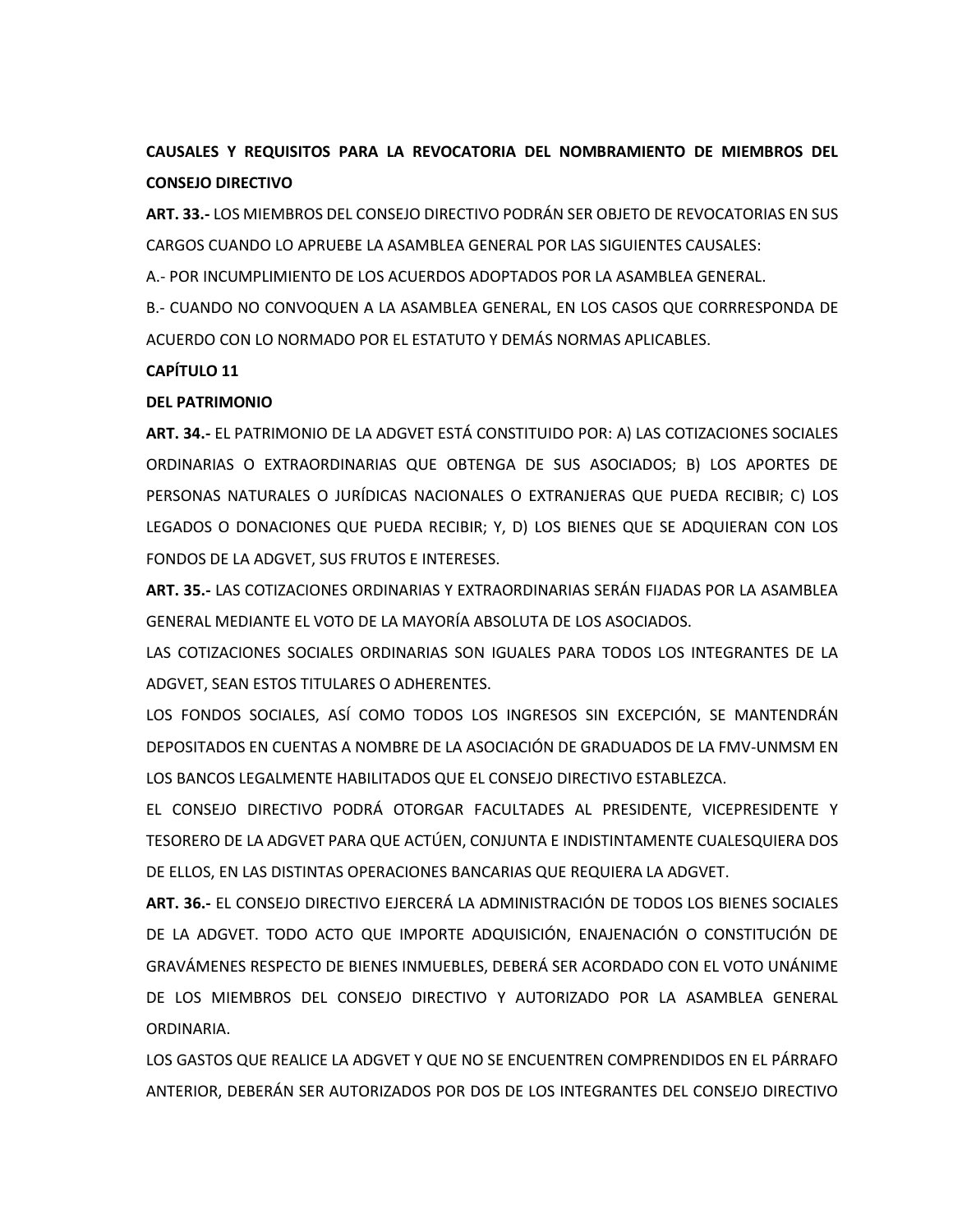QUE OCUPEN INDISTINTAMENTE LOS CARGOS DE PRESIDENTE, VICEPRESIDENTE O TESORERO. EL CONSEJO DIRECTIVO PODRÁ FACULTAR AL PRESIDENTE DE LA ADGVET A AUTORIZAR LOS GASTOS DE MENOR CUANTÍA, FIJANDO PERIÓDICAMENTE LOS LÍMITES DE DICHA ATRIBUCIÓN.

## **CAPÍTULO 12**

## **DE LA DISOLUCIÓN Y LIQUIDACIÓN**

**ART. 37.-** LA DISOLUCIÓN DE LA ASOCIACIÓN PODRÁ SER ACORDADA EN SESIÓN DE LA ASAMBLEA GENERAL SIEMPRE QUE HUBIESE SIDO CONVOCADA ESPECIALMENTE PARA ELLO Y SE OBSERVEN LOS REQUISITOS ESTABLECIDOS.

**ART. 38.-** DE APROBARSE LA DISOLUCIÓN, LA ASAMBLEA GENERAL DESIGNARÁ A LAS PERSONAS QUE INTEGRARÁN LA JUNTA LIQUIDADORA. LA DESIGNACIÓN PODRÁ RECAER EN MIEMBROS DEL CONSEJO DIRECTIVO Y DE LA JUNTA CALIFICADORA DE ASOCIADOS.

**ART. 39.-** LA JUNTA LIQUIDADORA REALIZARÁ TODAS LAS OPERACIONES QUE SEAN NECESARIAS PARA EL EFECTO, DE CONFORMIDAD CON LA LEY DE LA MATERIA, E INFORMARÁ A LA ASAMBLEA GENERAL EXTRAORDINARIA QUE SERÁ CONVOCADA ESPECIALMENTE PARA EL CASO DE LOS RESULTADOS DE SU GESTIÓN. DISUELTA LA ADGVET Y CONCLUIDA LA LIQUIDACIÓN, EL REMANENTE SERÁ ENTREGADO A LA FMV-UNMSM PARA SER DESTINADO A APOYAR A LOS ESTUDIANTES DE ESCASOS RECURSOS DE ÉSTA.

## **CAPÍTULO 13**

**ARTÍCULO 40.- LA JUNTA CALIFICADORA DE ASOCIADOS.-** ESTARÁ CONFORMADA POR 03 (TRES) MIEMBROS: 02 DEBEN SER VOCALES DEL CONSEJO DIRECTIVO, UNO DE LOS CUALES LO PRESIDIRÁ; ELEGIDOS POR UN PERIODO DE 04 AÑOS.

EL PRESIDENTE DE LA **ADGVET** CONVOCARÁ A LA ELECCIÓN DE LOS INTEGRANTES DE LA JUNTA CALIFICADORA DE ASOCIADOS, LAS CUALES SE LLEVARÁN A CABO EN LA MISMA OPORTUNIDAD QUE LA ELECCIÓN DE LOS MIEMBROS DEL CONSEJO DIRECTIVO. LAS ELECCIONES SE REALIZARÁN DE ACUERDO CON LO PREVISTO EN EL PRESENTE ESTATUTO Y, SUPLETORIAMENTE, EN EL CÓDIGO CIVIL PERUANO.

**ARTÍCULO 41.-** LA JUNTA CALIFICADORA DE ASOCIADOS SE REÚNE ORDINARIAMENTE CADA TRES MESES Y EXTRAORDINARIAMENTE CADA VEZ QUE LO DISPONGA SU PRESIDENTE O QUE LO SOLICITE A ÉSTE EL PRESIDENTE DEL CONSEJO DIRECTIVO DE LA ADGVET.

**ARTÍCULO 42.-** EN CASO DE QUE VACARA EN SU CARGO ALGUNO DE LOS INTEGRANTES DE LA JUNTA CALIFICADORA DE ASOCIADOS, EL CONSEJO DIRECTIVO DE LA ADGVET, EN VOTACIÓN SECRETA,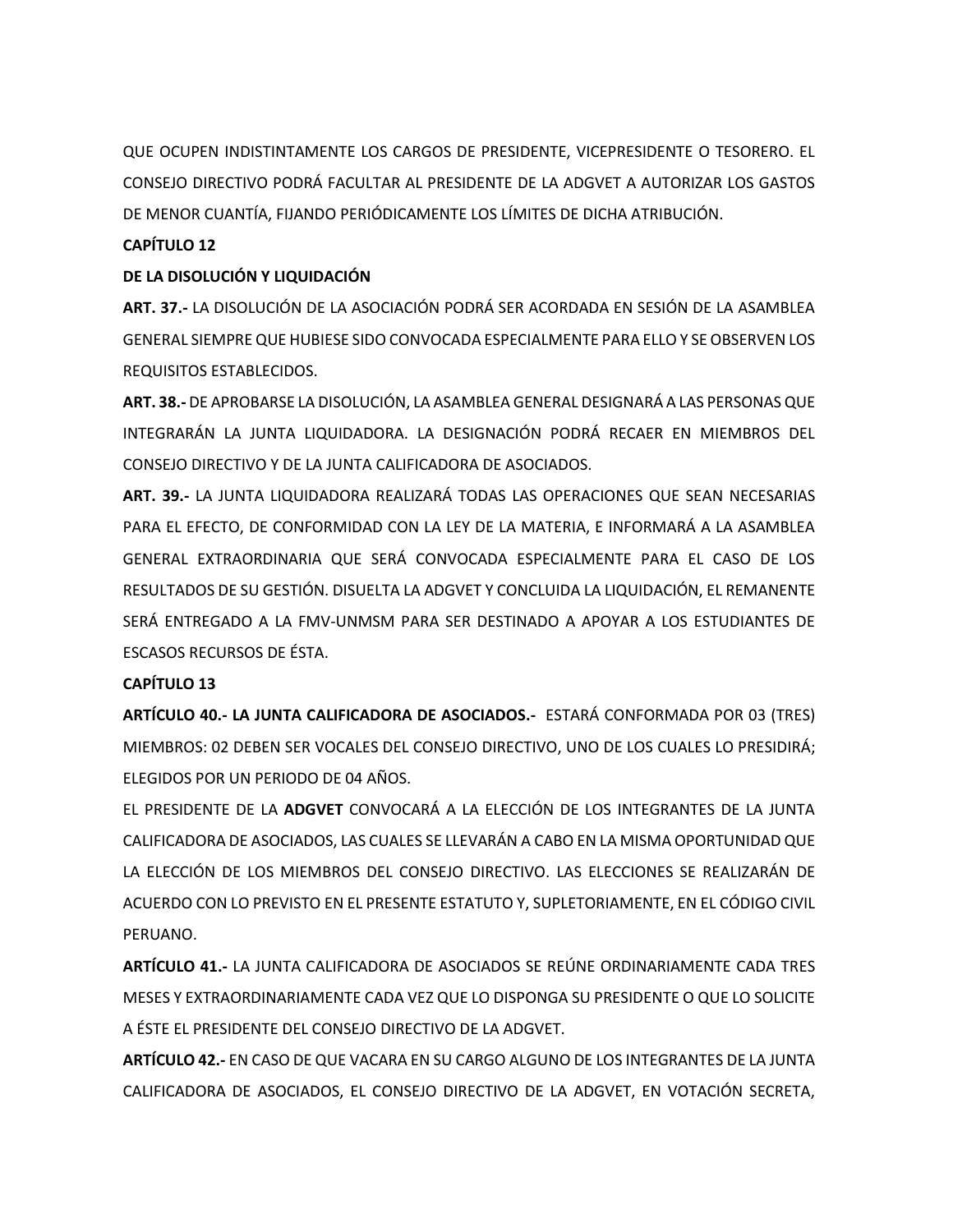ELEGIRÁ ENTRE LOS ASOCIADOS TITULARES HÁBILES A QUIEN DEBA REEMPLAZARLO HASTA QUE VENZA EL PERÍODO PARA EL CUAL HUBIESE SIDO ELEGIDO EL ANTERIOR MIEMBRO.

**ARTÍCULO 43.-** LAS ATRIBUCIONES DE LA JUNTA CALIFICADORA DE ASOCIADOS SON LAS SIGUIENTES: A) ESTUDIAR, A FIN DE ACEPTAR O RECHAZAR, LOS EXPEDIENTES DE INCORPORACIÓN DE LOS ASOCIADOS ADHERENTES. SI LA SOLICITUD DE INCORPORACIÓN DE UN GRADUADO DE LA FMV-UNMSM NO ES ACEPTADA, ÉSTE PUEDE SOLICITAR RECONSIDERACIÓN ANTE LA MISMA JUNTA CALIFICADORA DE ASOCIADOS, UNA VEZ SUBSANADO EL MOTIVO POR EL CUAL SE RECHAZÓ LA SOLICITUD EN PRIMERA INSTANCIA. DE SER DENEGADA, LA DECISIÓN DE LA JUNTA CALIFICADORA SERÁ DEFINITIVA;

B) PROPONER AL CONSEJO DIRECTIVO DE LA ADGVET LA DESIGNACIÓN DE ASOCIADOS HONORARIOS;

C) RESOLVER LAS SOLICITUDES DE RENUNCIA A LA ADGVET QUE PRESENTEN LOS ASOCIADOS Y DARLES EL TRÁMITE ADMINISTRATIVO CORRESPONDIENTE;

D) APLICAR A LOS ASOCIADOS EN PRIMERA INSTANCIA LAS SANCIONES DISCIPLINARIAS QUE CORRESPONDAN, SIGUIENDO EL PROCEDIMIENTO ESTABLECIDO EN EL REGLAMENTO DE INFRACCIONES Y SANCIONES DE LA ADGVET E INFORMANDO DE SU DECISIÓN AL CONSEJO DIRECTIVO;

E) EN CASO DE SANCIONES, CONCEDER AL ASOCIADO RECURSO DE APELACIÓN ANTE EL CONSEJO DIRECTIVO; Y,

F) TODAS AQUELLAS QUE ESTABLEZCA SU REGLAMENTO.

#### **CAPÍTULO 14**

**ARTÍCULO 44°.-** DENTRO DE LOS 5 (CINCO) DÍAS CONTADOS A PARTIR DE LA FECHA DE CONVOCATORIA A ELECCIONES, EL CONSEJO DIRECTIVO DESIGNARÁ AL COMITÉ ELECTORAL, EL MISMO QUE TENDRÁ A SU CARGO LA CONDUCCIÓN Y REALIZACIÓN DEL PROCESO ELECTORAL Y LA PROCLAMACIÓN DE LAS AUTORIDADES ELECTAS.

**ARTÍCULO 45.-** EL COMITÉ ELECTORAL ESTARÁ INTEGRADO DE LA SIGUIENTE FORMA:

a) DOS ASOCIADOS TITULARES HÁBILES DE LA ADGVET, ELEGIDOS POR EL CONSEJO DIRECTIVO, UNO DE LOS CUALES LO PRESIDIRÁ; Y,

b) EL REPRESENTANTE DE LOS GRADUADOS ANTE EL CONSEJO DE LA FMV-UNMSM.

PARA LA INSTALACIÓN Y EL FUNCIONAMIENTO DEL COMITÉ ELECTORAL, DEBERÁN ESTAR PRESENTES CUANDO MENOS DOS DE SUS INTEGRANTES. NO PODRÁN INTEGRAR EL COMITÉ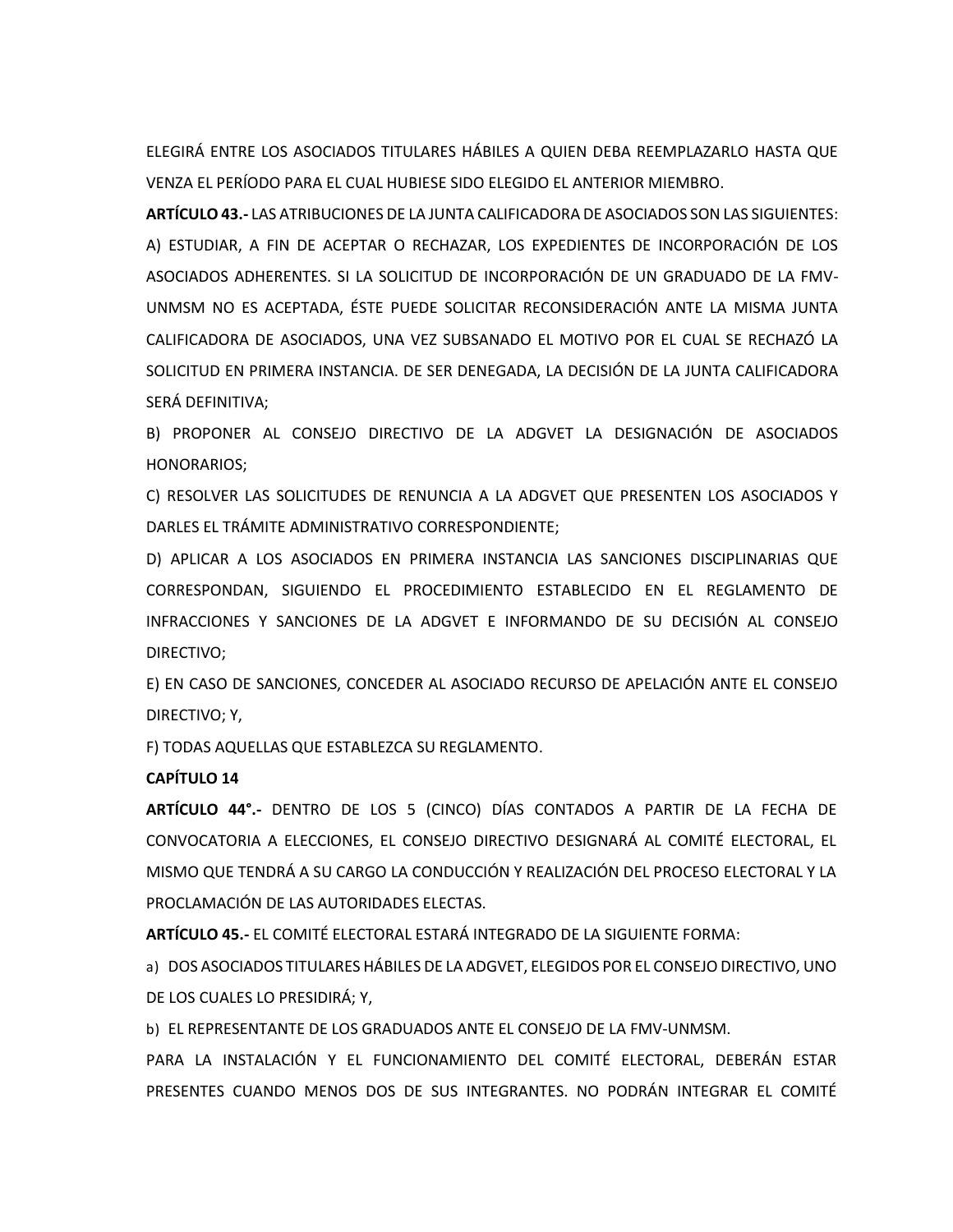ELECTORAL LOS POSTULANTES A CARGOS EN EL CONSEJO DIRECTIVO.

**ARTÍCULO 43.-** EL COMITÉ ELECTORAL INFORMARÁ DE LA VOTACIÓN MEDIANTE AVISO PUBLICADO EN LAS REDES SOCIALES Y LOS CORREOS OFICIALES DE LA ADGVET O MEDIO SIMILAR QUE CONTENGA LO SIGUIENTE:

a) FECHA Y HORA DEL CIERRE DEL PLAZO DE PRESENTACIÓN DE CANDIDATOS; Y,

b) LUGAR, DÍA Y HORARIO DENTRO DEL CUAL SE EFECTUARÁ EL ACTO DE SUFRAGIO.

**ARTÍCULO 47.-** EL COMITÉ ELECTORAL TERMINARÁ SU MANDATO UNA VEZ QUE HAYA CULMINADO EL PROCESO ELECTORAL, QUE HAYA EFECTUADO LA PROCLAMACIÓN DE LOS CANDIDATOS VENCEDORES Y QUE LOS INTEGRANTES DEL NUEVO CONSEJO DIRECTIVO HAYAN ASUMIDO SUS CARGOS.

#### **CAPÍTULO 15**

**ARTÍCULO 48.-** LOS INTERESADOS EN POSTULAR AL CONSEJO DIRECTIVO DEBERÁN PRESENTARSE CONJUNTAMENTE EN LISTA COMPLETA CON INDICACIÓN PRECISA DEL CARGO AL CUAL POSTULAN. PARA QUE EL COMITÉ ELECTORAL ACEPTE LA POSTULACIÓN DE UNA LISTA SE REQUIERE QUE ÉSTA PRESENTE SU PROGRAMA DE ACTIVIDADES Y QUE SE ENCUENTRE RESPALDADA POR LA FIRMA DEL 5% DE ASOCIADOS TITULARES HÁBILES.

**ARTÍCULO 49.-** SI UNA LISTA ES ACEPTADA POR EL COMITÉ ELECTORAL INFORMARÁ LA RELACIÓN DE SUS INTEGRANTES Y SU PLAN DE TRABAJO DE INMEDIATO Y HASTA EL DÍA DE LA ELECCIÓN A TRAVÉS DE LAS REDES SOCIALES Y LOS CORREOS OFICIALES DE LA ADGVET. TAMBIÉN SE DARÁ PUBLICIDAD A LOS NOMBRES DE LOS PERSONEROS QUE HUBIERAN DESIGNADO. FINALMENTE, SE DARÁ DIFUSIÓN AL *CURRICULUM VITAE* DE LOS POSTULANTES EN CASO DE QUE ESTA INFORMACIÓN SE HUBIERA PROPORCIONADO.

**ARTÍCULO 50.-** LAS TACHAS DE CANDIDATURAS A UNO O MÁS INTEGRANTES DE UNA LISTA SERÁN PRESENTADAS POR ESCRITO, DEBIDAMENTE FUNDAMENTADAS, DENTRO DE LOS PRIMEROS 7 DÍAS SIGUIENTES DE LA PUBLICACIÓN DE LAS LISTAS. EL COMITÉ ELECTORAL RESOLVERÁ EN EL TÉRMINO DE 48 HORAS, MEDIANTE RESOLUCIÓN DEBIDAMENTE FUNDAMENTADA, LAS TACHAS QUE HUBIERAN SIDO INTERPUESTAS. LA RESOLUCIÓN DEL COMITÉ ELECTORAL NO ES IMPUGNABLE.

**ARTÍCULO 51.-** EN CASO DE QUE EL COMITÉ ELECTORAL ACEPTARA LAS TACHAS A TRES O MÁS MIEMBROS DE UNA LISTA, SE CONSIDERARÁ REVOCADA LA APROBACIÓN CONCEDIDA PREVIAMENTE A DICHA LISTA.

**ARTÍCULO 52.-** EL COMITÉ ELECTORAL ACEPTARÁ LAS RENUNCIAS DE LOS INTEGRANTES DE LAS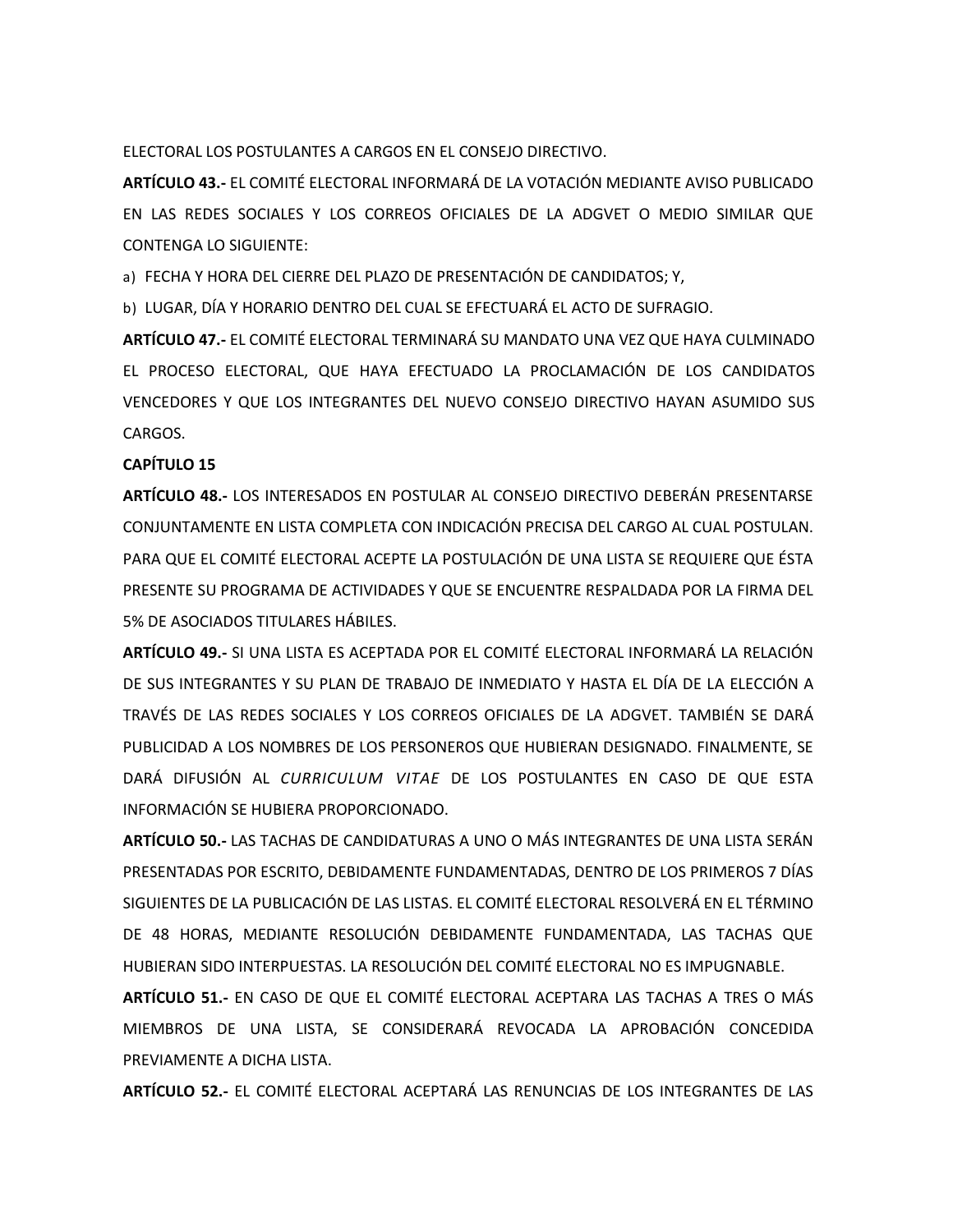LISTAS APROBADAS. LAS RENUNCIAS DEBEN SER PRESENTADAS POR ESCRITO. SI LA RENUNCIA SE PRESENTA HASTA 48 HORAS ANTES DEL INICIO DEL PROCESO ELECTORAL, EL CANDIDATO PODRÁ SER REEMPLAZADO MEDIANTE COMUNICACIÓN SUSCRITA POR EL CANDIDATO A PRESIDENTE DEL CONSEJO DIRECTIVO. EN EL CASO DE QUE RENUNCIARÁ A POSTULAR EL PRESIDENTE O TRES O MÁS INTEGRANTES DE UNA LISTA APROBADA, EL COMITÉ ELECTORAL REVOCARÁ EN SU TOTALIDAD LA APROBACIÓN CONCEDIDA A DICHA LISTA.

**ART. 53.-** EN CASO DE QUE NO POSTULARA LISTA ALGUNA O QUE LAS LISTAS PRESENTADAS NO HUBIERAN SIDO ACEPTADAS POR EL COMITÉ ELECTORAL, EL CONSEJO DIRECTIVO CONTINUARÁ EN EL EJERCICIO DE SUS CARGOS, SIN NECESIDAD DE NUEVA ELECCIÓN, POR EL PLAZO DE UN AÑO, AL FINAL DEL CUAL EL PRESIDENTE DEL CONSEJO DIRECTIVO CONVOCARÁ A NUEVAS ELECCIONES.

## **CAPÍTULO 16**

**ART. 54.-** LAS ELECCIONES PARA INTEGRANTES DEL CONSEJO DIRECTIVO SE REALIZARÁN POR VOTO SECRETO Y DIRECTO DE TODOS LOS ASOCIADOS TITULARES HÁBILES, ES DECIR AQUELLOS QUE SE ENCUENTREN AL DÍA EN SUS COTIZACIONES SOCIALES. EL DÍA DE LAS ELECCIONES, EL COMITÉ ELECTORAL DEBERÁ PUBLICAR EN UN LUGAR VISIBLE LAS LISTAS DE LOS CANDIDATOS ELEGIBLES DENTRO DEL LOCAL O DE LOS LOCALES ACONDICIONADOS PARA EL ACTO DE SUFRAGIO.

**ART. 55.-** PARA EFECTOS DEL PROCESO ELECTORAL, EL COMITÉ ELECTORAL DEBERÁ FIJAR Y DAR ADECUADA PUBLICIDAD, TOMANDO COMO REFERENCIA EL DÍA DE LA VOTACIÓN, LOS SIGUIENTES PLAZOS: A) INSTALACIÓN DEL COMITÉ ELECTORAL; B) PRESENTACIÓN DE LISTAS DE CANDIDATOS; C) PRESENTACIÓN DE TACHAS; D) PRESENTACIÓN DE RENUNCIAS; E) PUBLICACIÓN DE LAS LISTAS COMPLETAS DE CANDIDATOS INSCRITAS; F) PROCLAMACIÓN DE LISTA GANADORA; Y, G) PLAZO PARA SOLICITAR NULIDAD DE LAS ELECCIONES; ANTES DE LA PUBLICACIÓN DE LA LISTA DE CANDIDATOS, EL COMITÉ ELECTORAL DEBERÁ DESIGNAR A LOS INTEGRANTES DE CADA MESA ELECTORAL.

**ART. 56.-** VENCIDA LA HORA PARA EL ACTO DE SUFRAGIO, EL COMITÉ ELECTORAL PROCEDERÁ AL ESCRUTINIO CON ASISTENCIA DE LOS MIEMBROS DE LAS MESAS Y DE LOS PERSONEROS QUE HUBIERAN SIDO ACREDITADOS.

TERMINADO EL ESCRUTINIO, EL COMITÉ ELECTORAL LEVANTARÁ LAS ACTAS CORRESPONDIENTES, LAS MISMAS QUE DEBERÁN SER SUSCRITAS POR LOS MIEMBROS DE CADA MESA Y LOS PERSONEROS QUE ASÍ LO SOLICITEN Y PROCLAMARÁ A LOS MIEMBROS DEL NUEVO CONSEJO DIRECTIVO Y DE LA JUNTA CALIFICADORA DE ASOCIADOS.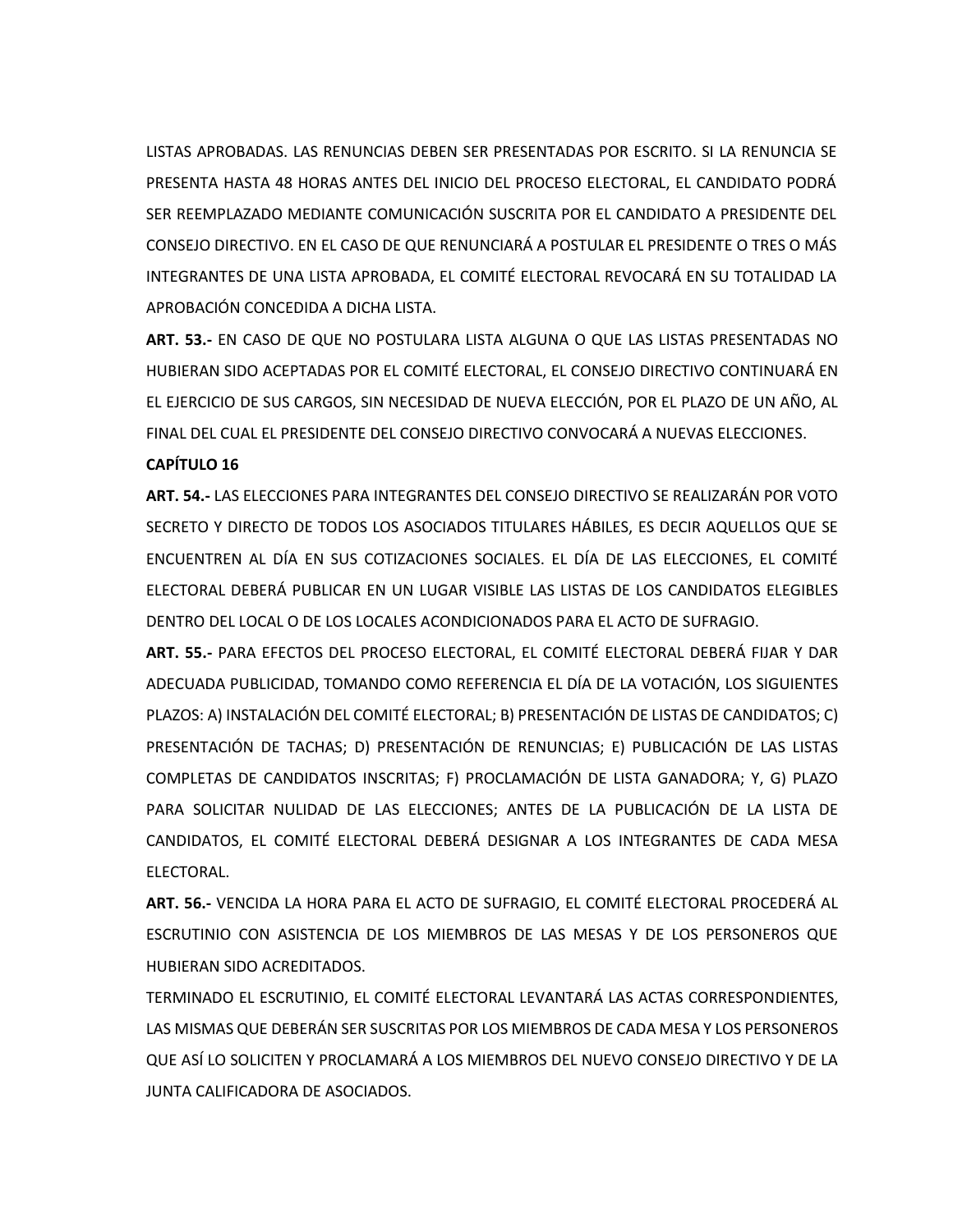**ART. 57.-** CUALQUIER MIEMBRO TITULAR HÁBIL DE LA ADGVET PUEDE SOLICITAR LA NULIDAD DEL PROCESO ELECTORAL POR CONSIDERAR QUE SE HAN VIOLADO LAS NORMAS ELECTORALES VIGENTES. LA SOLICITUD, DEBIDAMENTE FUNDAMENTADA, DEBERÁ SER DIRIGIDA AL PRESIDENTE DEL COMITÉ ELECTORAL Y PRESENTADA DENTRO DE UN PLAZO DE 24 HORAS DE PROCLAMADOS LOS CANDIDATOS ELEGIDOS.

**ART. 58.-** LAS SOLICITUDES DE NULIDAD DEL PROCESO ELECTORAL DEBERÁN SER RESUELTAS, POR EL COMITÉ ELECTORAL, MEDIANTE RESOLUCIÓN DEBIDAMENTE FUNDAMENTADA, DENTRO DE UN PLAZO NO MAYOR DE 48 HORAS. LA DECISIÓN DEL COMITÉ ELECTORAL NO ES IMPUGNABLE. LA RESOLUCIÓN DEL COMITÉ ELECTORAL, DEBIDAMENTE SUSCRITA POR LOS INTEGRANTES, DEBERÁ PUBLICARSE DE INMEDIATO.

**ART. 59.-** DE DECLARARSE LA NULIDAD DE LAS ELECCIONES, EL PRESIDENTE DEL CONSEJO DIRECTIVO DE LA ADGVET CONVOCARÁ A NUEVAS ELECCIONES DE CONFORMIDAD CON LO ESTABLECIDO EN EL PRESENTE ESTATUTO.

**ART. 60.-** EN CASO DE DECLARARSE CONFORME LAS ELECCIONES, EL COMITÉ ELECTORAL PROCLAMARÁ A LA LISTA ELEGIDA Y SEÑALARÁ LA FECHA EN LA QUE SUS INTEGRANTES ASUMIRÁN SUS CARGOS.

#### **DISPOSICIONES FINALES**

**ART. 61.-** EN TODO LO QUE NO ESTÉ PREVISTO EN EL PRESENTE ESTATUTO SE APLICARÁN LAS NORMAS PERTINENTES DEL CÓDIGO CIVIL DE LA REPÚBLICA DEL PERÚ ESTABLECIDAS PARA LAS ASOCIACIONES CIVILES.

**ART. 62.-** TODA CLASE DE DESACUERDOS QUE SURJAN EN LA INTERPRETACIÓN DEL PRESENTE ESTATUTO SERÁN RESUELTOS POR LA ASAMBLEA GENERAL DE ASOCIADOS.

### **2.- NOMBRAMIENTO DEL PRIMER CONSEJO DIRECTIVO.**

SEGUIDAMENTE, LA ASAMBLEA GENERAL POR UNANIMIDAD ELIGIÓ AL PRIMER CONSEJO DIRECTIVO DE LA ASOCIACIÓN:

- 1. PRESIDENTE: LUCÍA GRACIELA VILLARREAL YUPTON, IDENTIFICADA CON DNI N°06797730
- 2. VICEPRESIDENTE: OLIVER PETER TIRADO DELGADO, IDENTIFICADO CON DNI N°40702358
- 3. SECRETARIA: LILIAN GIOVANNA SANCHEZ ROSALES, IDENTIFICADA CON DNI N 43422282
- 4. TESORERO: JOE LEO PIZARRO PAREDES, IDENTIFICADA CON DNI N°44020943
- 5. PRIMER VOCAL: MARLENE GONZALES LLANTOY, IDENTIFICADA CON DNI N°09882662
- 6. SEGUNDO VOCAL: JUAN RAUL ZEGARRA VALENCIA, IDENTIFICADO CON DNI N°06696233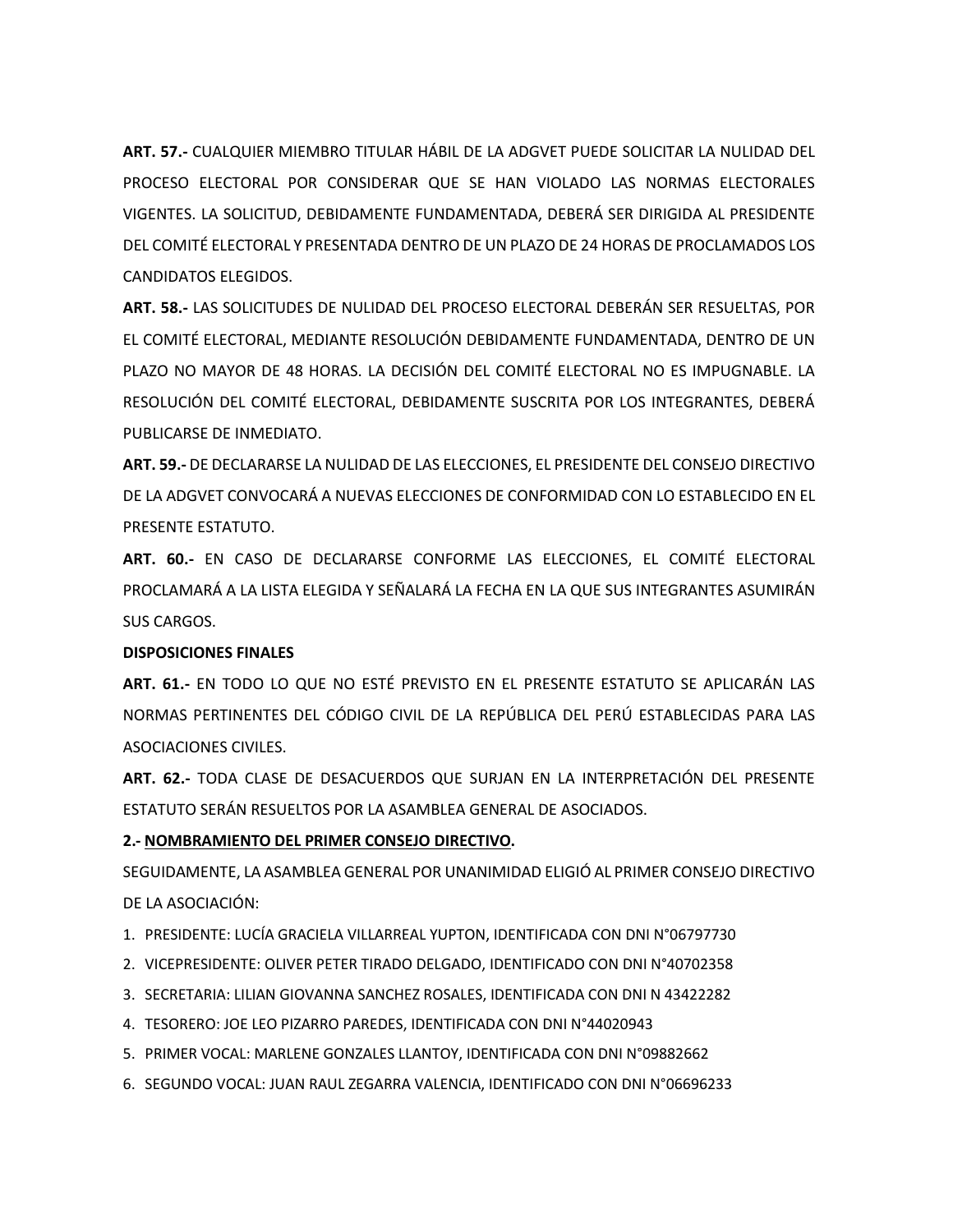ASIMISMO, CON RESPECTO AL PRIMER CONSEJO DIRECTIVO ELEGIDO (CONSEJO DIRECTIVO FUNDADOR) LA JUNTA ACUERDA POR UNANIMIDAD:

- EN LAS ELECCIONES CONVOCADAS POR EL PRIMER CONSEJO DIRECTIVO, EXCEPCIONALMENTE, PODRÁN PARTICIPAR AQUELLOS GRADUADOS QUE TENGAN POR LO MENOS 01 AÑO DE ESTAR INSCRITOS EN LA ADGVET AL MOMENTO DE LA CONVOCATORIA, DEJANDO SIN EFECTO PARA ESTAS PRIMERAS ELECCIONES LAS CONDICIONES ESTABLECIDAS EN EL ART. 22 DEL PRESENTE ESTATUTO.
	- FINALMENTE, LA ASAMBLEA AUTORIZA A LUCÍA GRACIELA VILLARREAL YUPTON, IDENTIFICADA CON DNI N°06797730, PARA QUE, EN REPRESENTACIÓN DE LA ASOCIACIÓN EN SU CALIDAD DE PRESIDENTE, FIRME LA MINUTA, ESCRITURA PÚBLICA, ACLARACIONES, SUBSANACIONES Y CUANTO DOCUMENTO FUERE NECESARIO PARA FORMALIZAR LOS ACUERDOS ADOPTADOS.

SIENDO LAS 11:30 AM. HORAS DEL DIA 09 DE DICIEMBRE DE 2019 Y NO HABIENDO MÁS PUNTOS QUE TRATAR SE ACORDÓ DAR POR TERMINADA LA PRESENTE SESIÓN, NO SIN ANTES PROCEDER A DAR LECTURA DEL ACTA, A LOS ASISTENTES, QUIENES LA SUSCRIBIERON EN SEÑAL DE CONFORMIDAD.

**LUCIA GRACIELA VILLARREAL YUPTON OLIVER PETER TIRADO DELGADO**

**LILIAN GIOVANNA SANCHEZ ROSALES JOE LEO PIZARRO PAREDES**

**ROCIO SILVIA SANDOVAL MONZON ANTONIO HERRERA ROSALINO** 

**MARLENE GONZALES LLANTOY JUAN RAUL ZEGARRA VALENCIA**